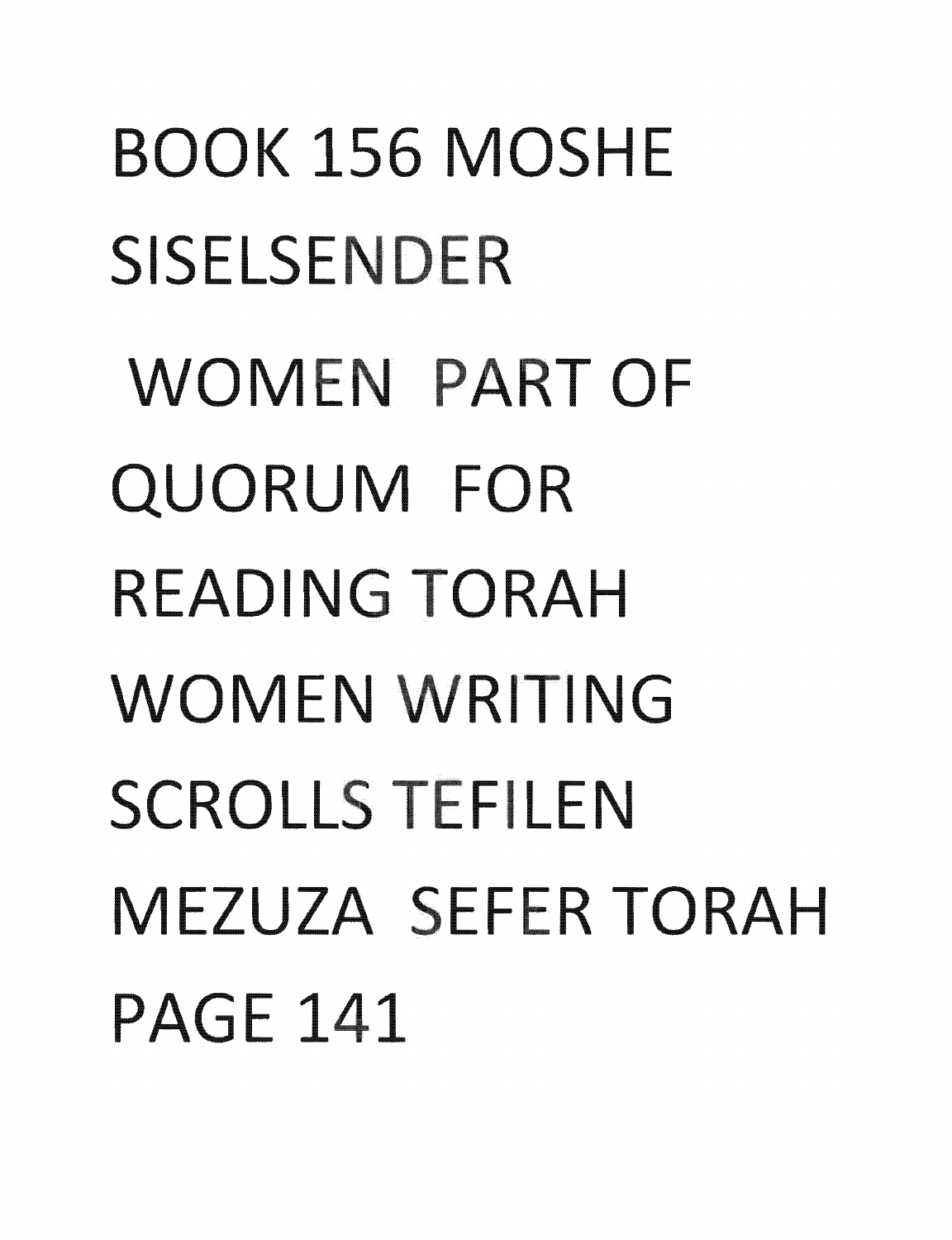# MEGILAH OTHER BOOKS OF TANACH [BIBLE] TO READ IN THE SYNAGOGUE AS HAFTORAH STATUS OF JEWS NON **ORTHODOX** SYNAGOGUES JEWS **PAGF 142**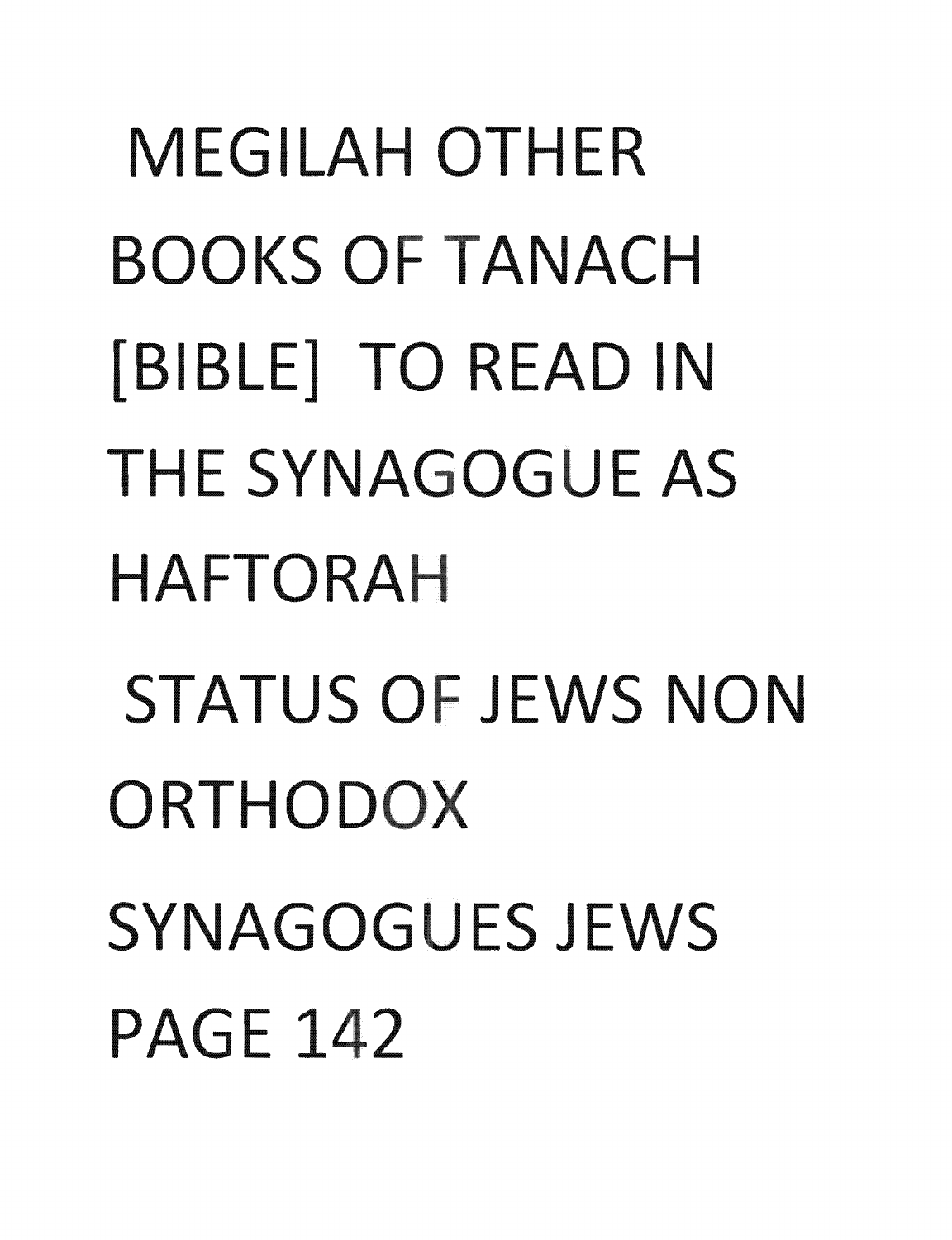### WOMEN BEING PART OF QUORUM FOR READING OF TORAH

TOSEFTA MEGILLAH 3:5:19 "ALL ARE PART OF **QUOUM** OF SEVEN[FOR READING TORAH IN SYNAGOGUE EVEN A WOMAN. WOMEN SHOULD NOT READ "BERABIM" IN A MULTITUDE OF MEN " CHASDEI DOVID PAGE 143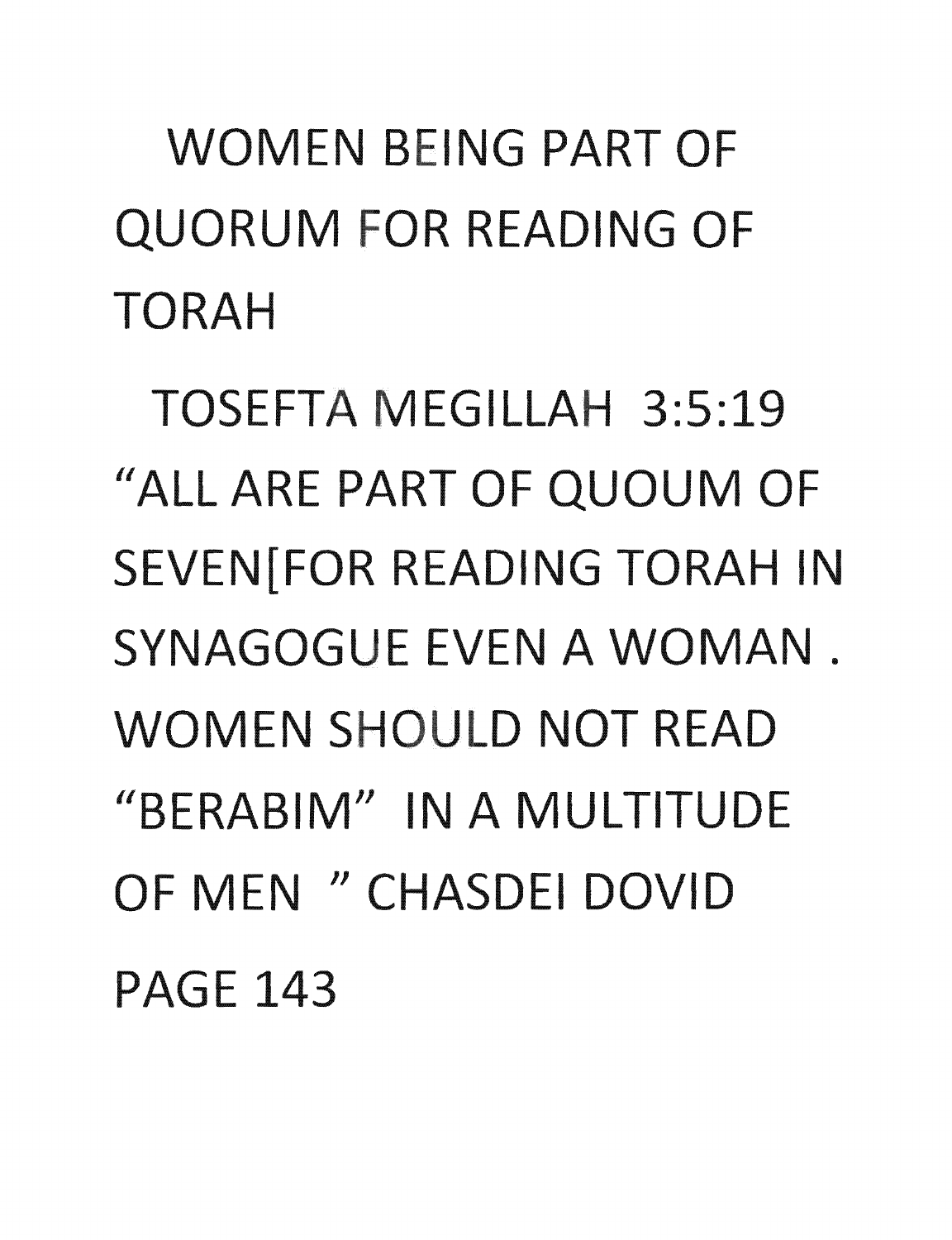**MULTITUDE OF MEN** NEVERTHELESS IF A WOMAN **ON HER OWN APPROACES THE** BIMA **WH** E THE **TO AH** IS **READ AND RECITES THE BLESSINGS SHE IS NOT** ORDERED **DOWN** SINCE **TECHNICALLY WOMEN HAVE** THE RIGHT. **TH** IR RIGHT **CANNOT AB INITIO TRUMP** KOVED HATZIBUR HOWEVER

page 145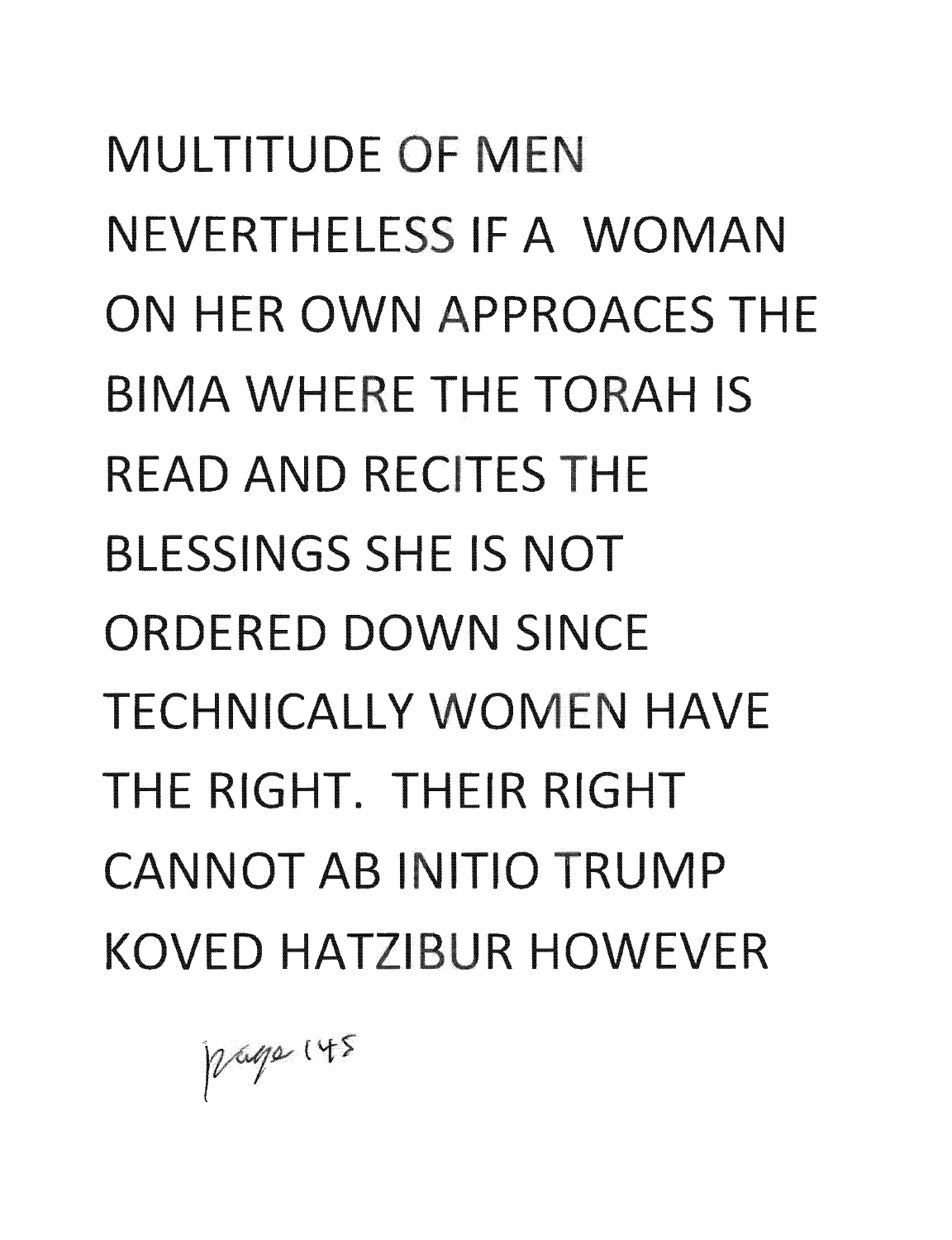**BEDEVID POST FACTO AFTER** THE FACT A WOMAN'S RIGHT DOES TRUMP KOVOD HATZIBUR." CHADEI DOVID TAKES A **MIDDLE COURSE. HE** RECOGNOZES KOVED HATZIBUR AB INITIO **AND** 

RELEGATES WOMEN'S RIGHTS POST FACTO.

Page 148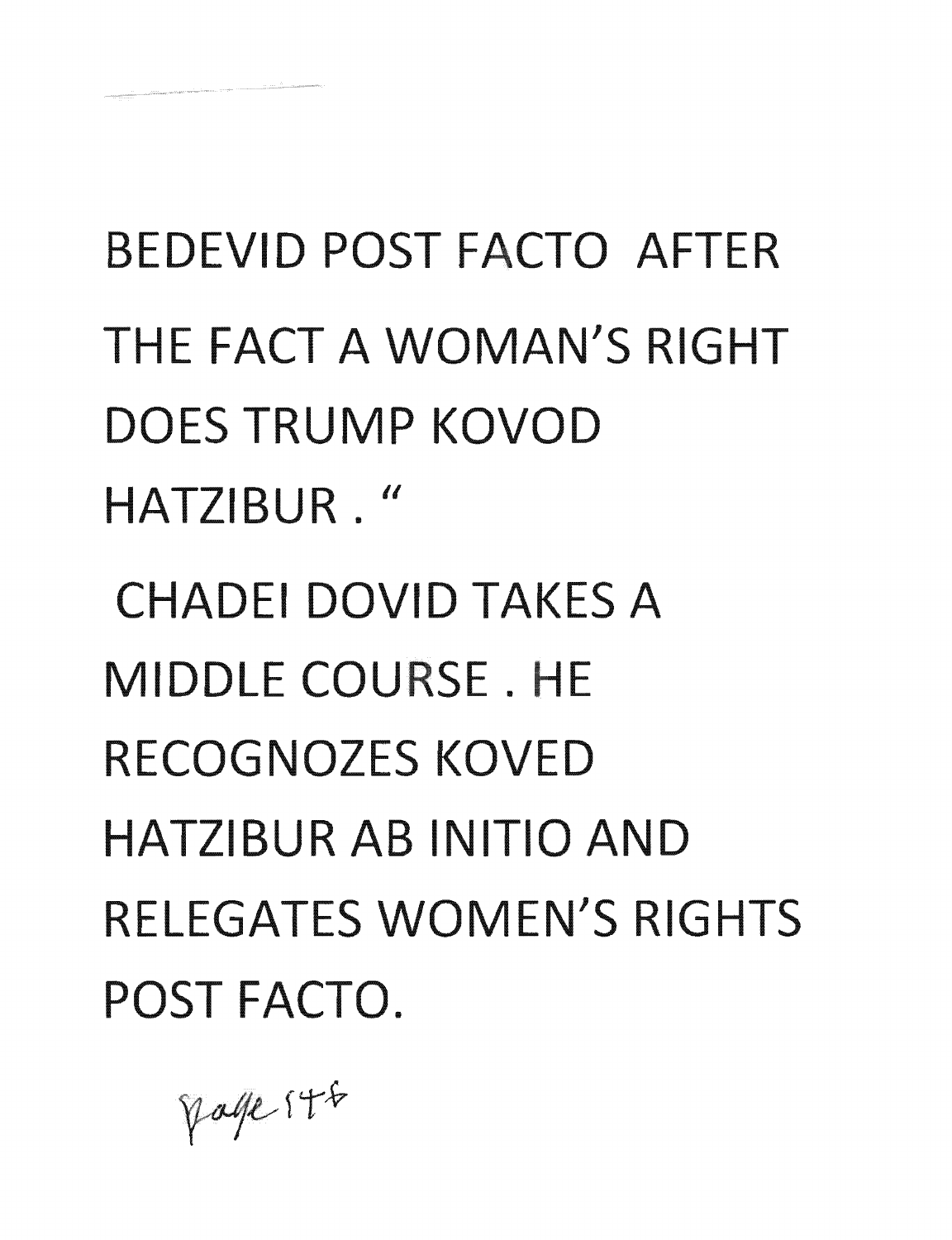WHAT IS KOVED HATZIBUR? THE TALMUD BROCHOS LAST CHAPTER INDICATES THE FOLLOWING: THE CUSTOM EXISTS THAT WHEN THE TORAH IS READ IN THE SYNAGOGUE THE SEXTORECITES ONE SENTENCE. THIS WAS IMMEDIATELY FOLLOWED BY A TRANSLATION IN THE PAGE 147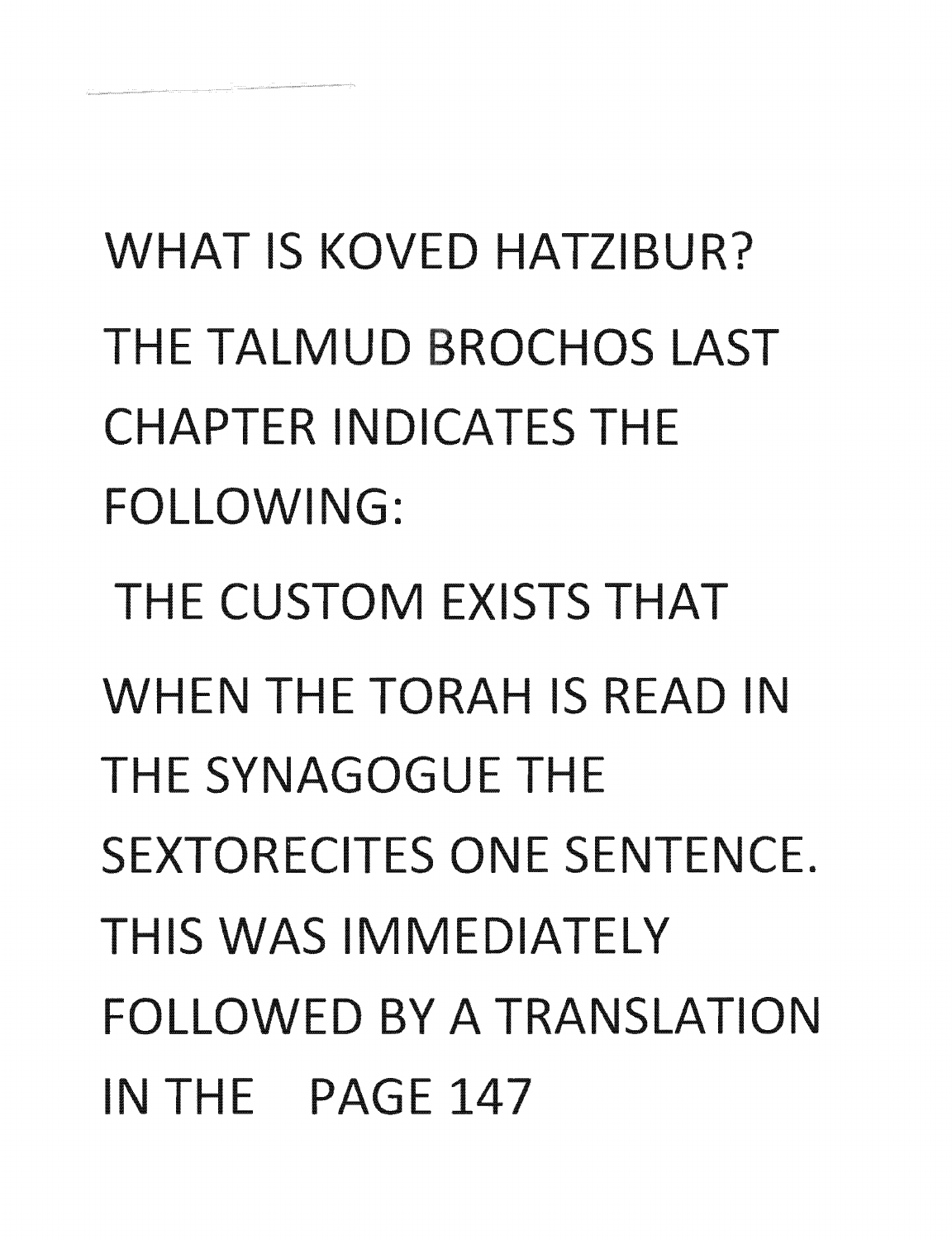### VENACULAR SO WOMEN AND THOSE WHO DO NOT UNDERTAND HEBREW CAN UNDERSTAND WHAT IS BEING READ. SUCH IS THE CITATION OF TALMUD BROCHOS AND RAMBAM LAWS OF PRAYER TOWARD END.

HOWEVER THERE EXISTS CERTAIN PASSAGES OF THE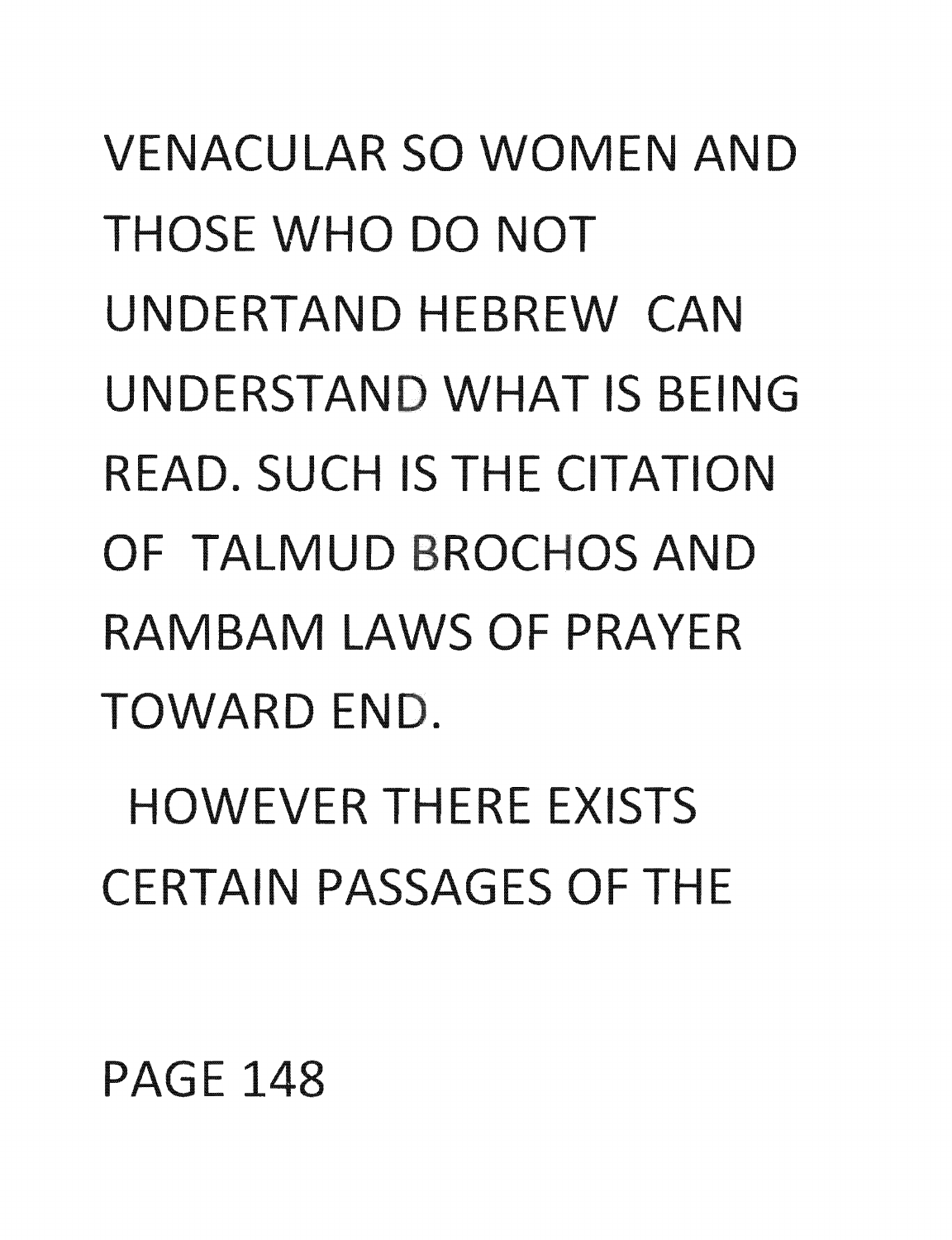## FOLLOWING STORY: THE PATRIARCH JACOB **HAD TWO**  WIVES RACHAEL **AND** LEAH **AND TWO MISTRESSES. BILAH AND** ZILPAH. JACOB LOVED **AND** FAVORED RACHEL. JACOB MAILTAINED HIS HOME BASE

**PENTATEUCH THAT ARE READ** 

**BUT NOT TRANSLATED. AN** 

EXAMPLE CITED IS THE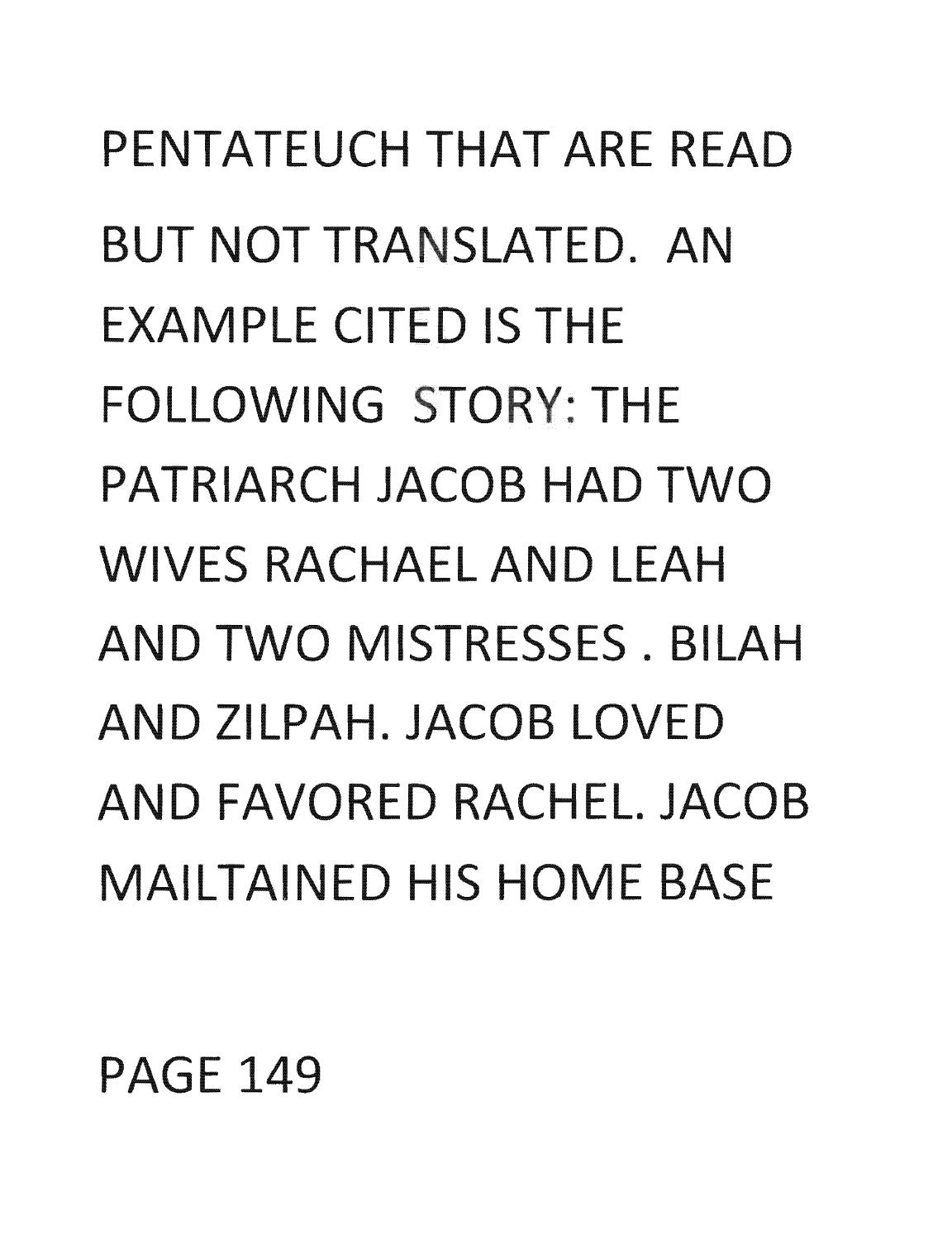IN THE TENT OF RACHAFI. WHEN RACHEL DIED INSTEAD OF SHIFTING HIS HOME BASE TO THE TENT OF LEAH THE **MOTHER OF RUBEN JACOB** SHIFTED HIS HOME BASE **TO**  THE TENT OF BILAH **WHO** WAS THE **HAND** MAID OF RACHEL. THIS ANGERED RUBEN TREMENDOUSLY. IN HIS RAGE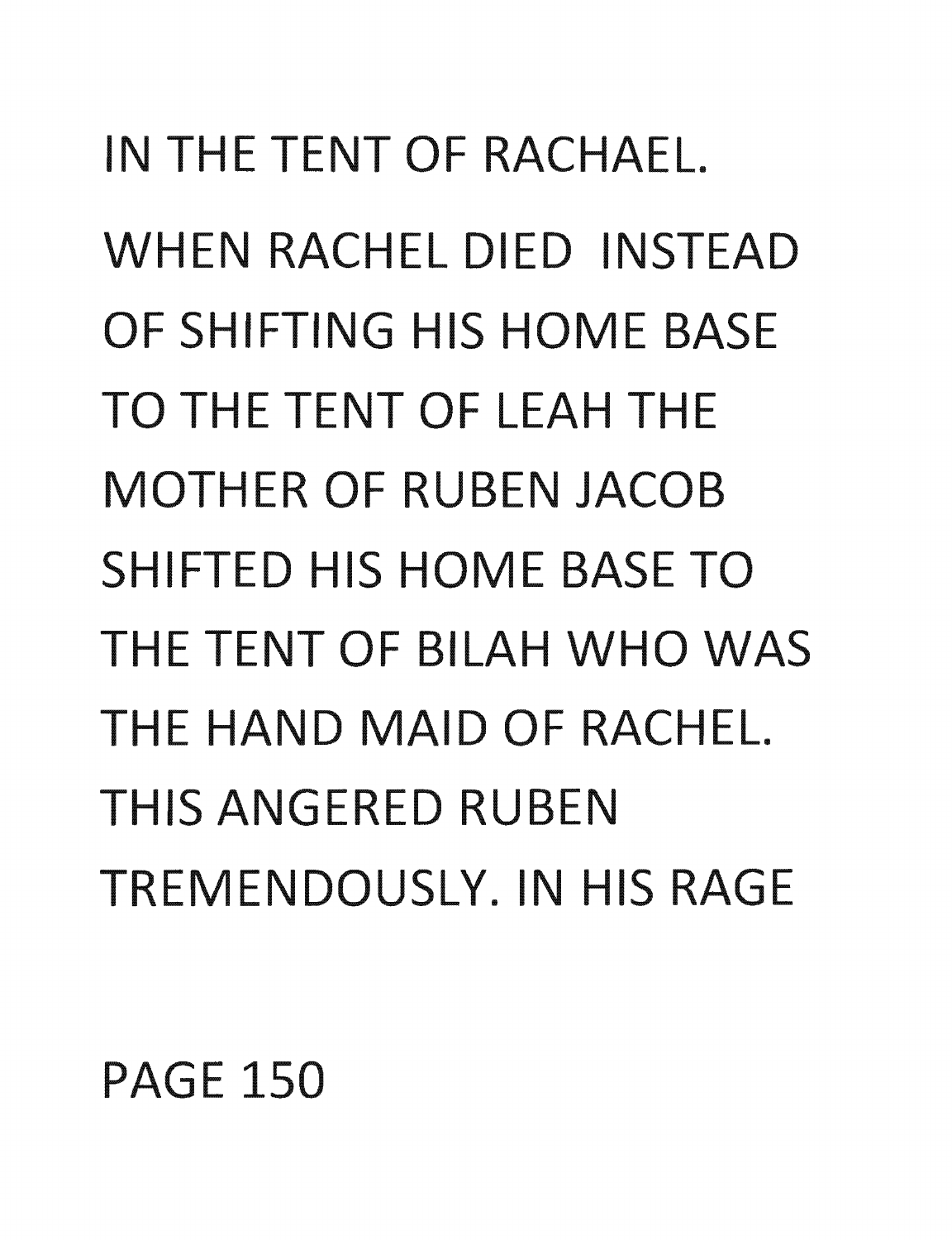HE UPSET THE BEDDING OF JACOB'S BED. THE PENTATEUCH USES THE LANGUAGE SHOCHAV WHICH **MEANS THAT RUBEN SLEPT** WITH BILAH. THIS VERSE IS READ IN THE HEBREW BUT IS **NOT TRANSLATED BECAUSE IT** IS VERY EMBARRASSING. SO IT IS CONSIDERED A DISGRACE **NOT TO** BE PUBLICALLY **PAGE 151**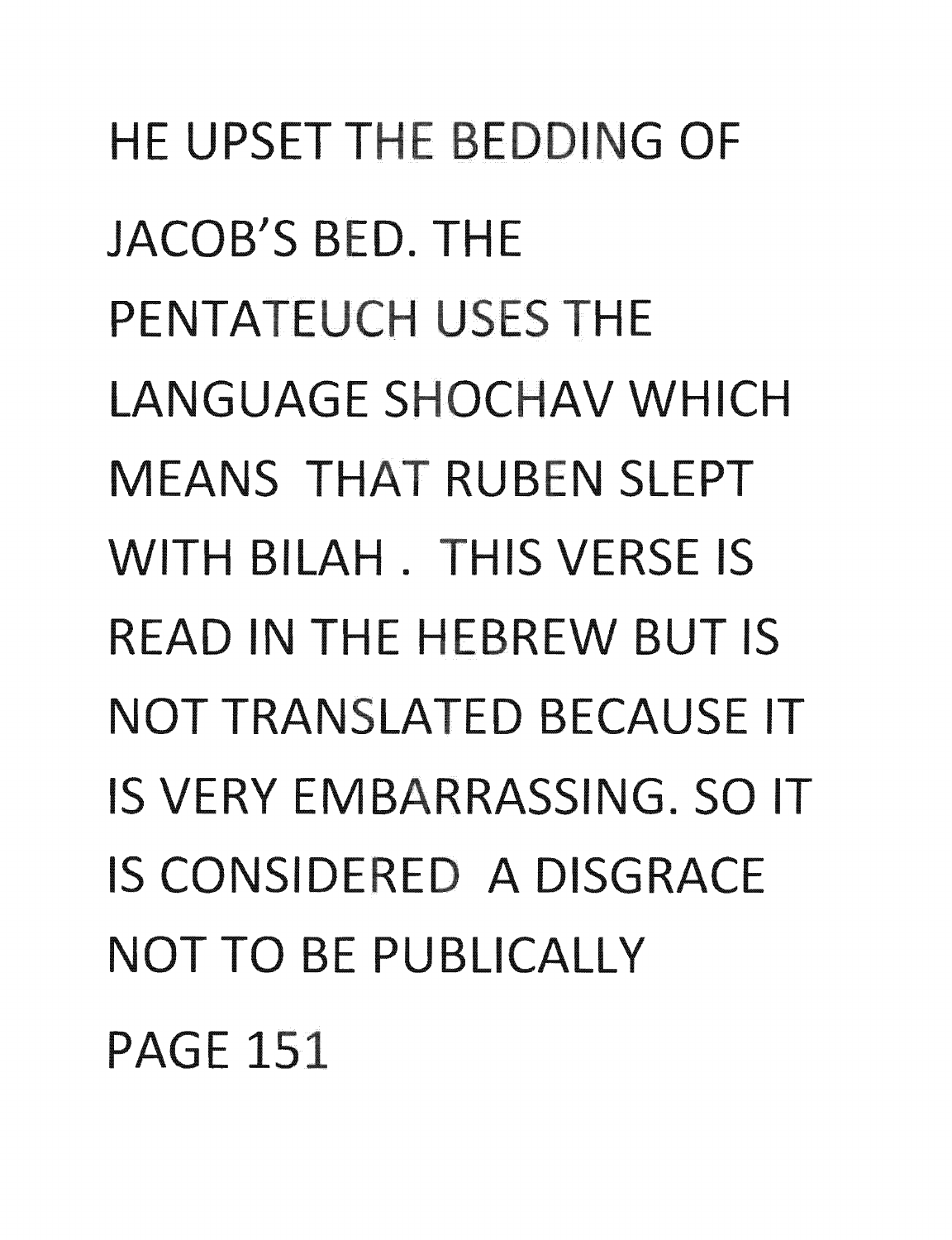EXPOSED. HIS IS CONSIDERED KOVED HATZBUR THAT IS SOME THING **THAT IS AN**  EMBARRASSMENT. NOW, 2500 YEA **GO IT MAY** HAVE BEEN **AN** EMBARRASSMENT EVEN FOR WOMEN TO APPEAR IN PUBLIC. "THE VIRTEOUS **WOMAN IS TO** FOUND IN HER HOME" . **TO DAY** WOMEN APPEAR IN PUBLIC THEY ARF  $A^N$ PAGE 152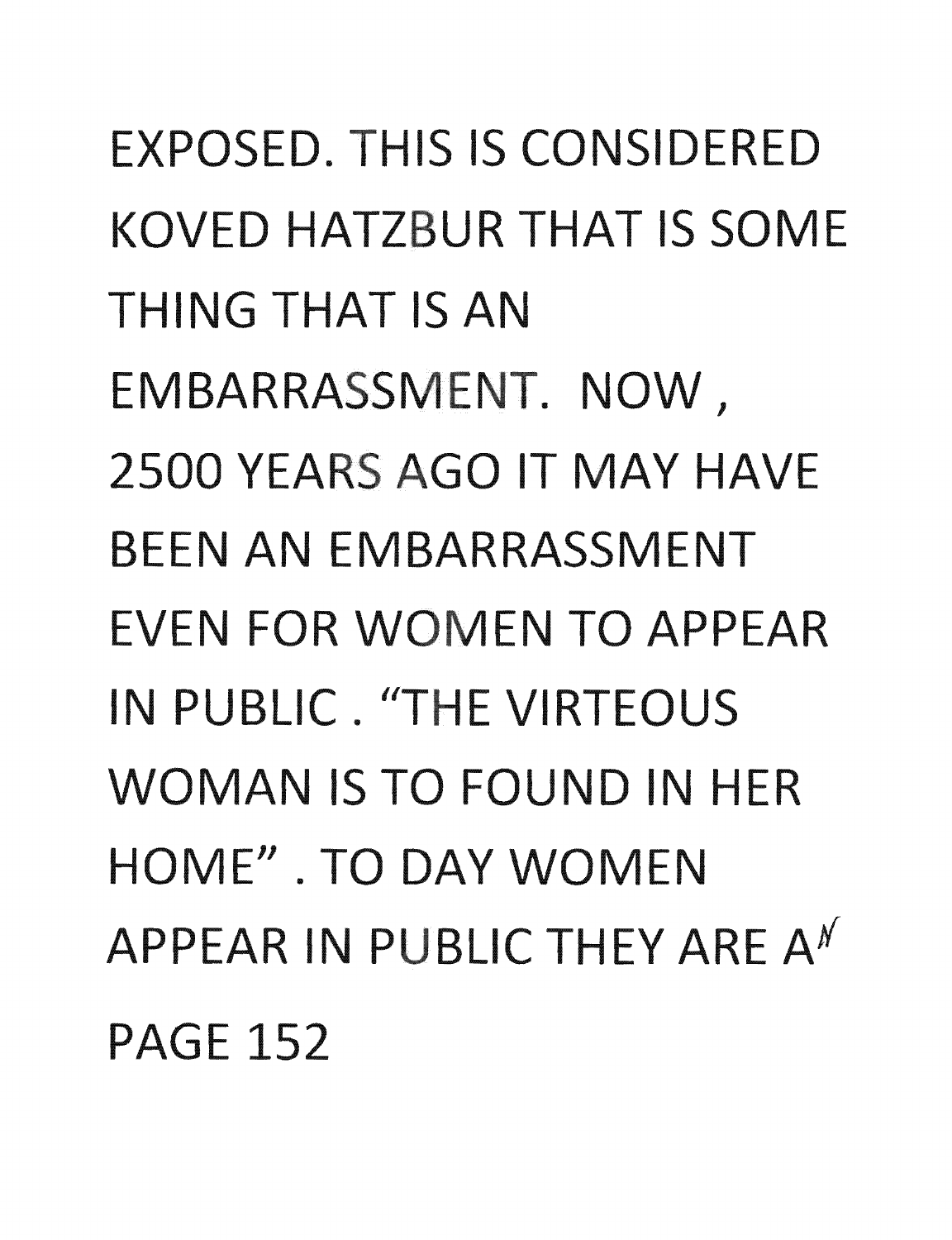### PAGE 153

INTEGRAL PART OF SOCIETY. IT THEREFORE IS VERY DIFFICULT TO ACCEPT THE PROPOSITION **THAT** THERE EXISTS DISRESPECT FOR TH-PUBLIC WOULD WOMEN BE CALLED TO THE TORAH AB INITIO. AS A MTTER OF FACT **TWO VERY NOTED AUTHORITIES POSIT THAT**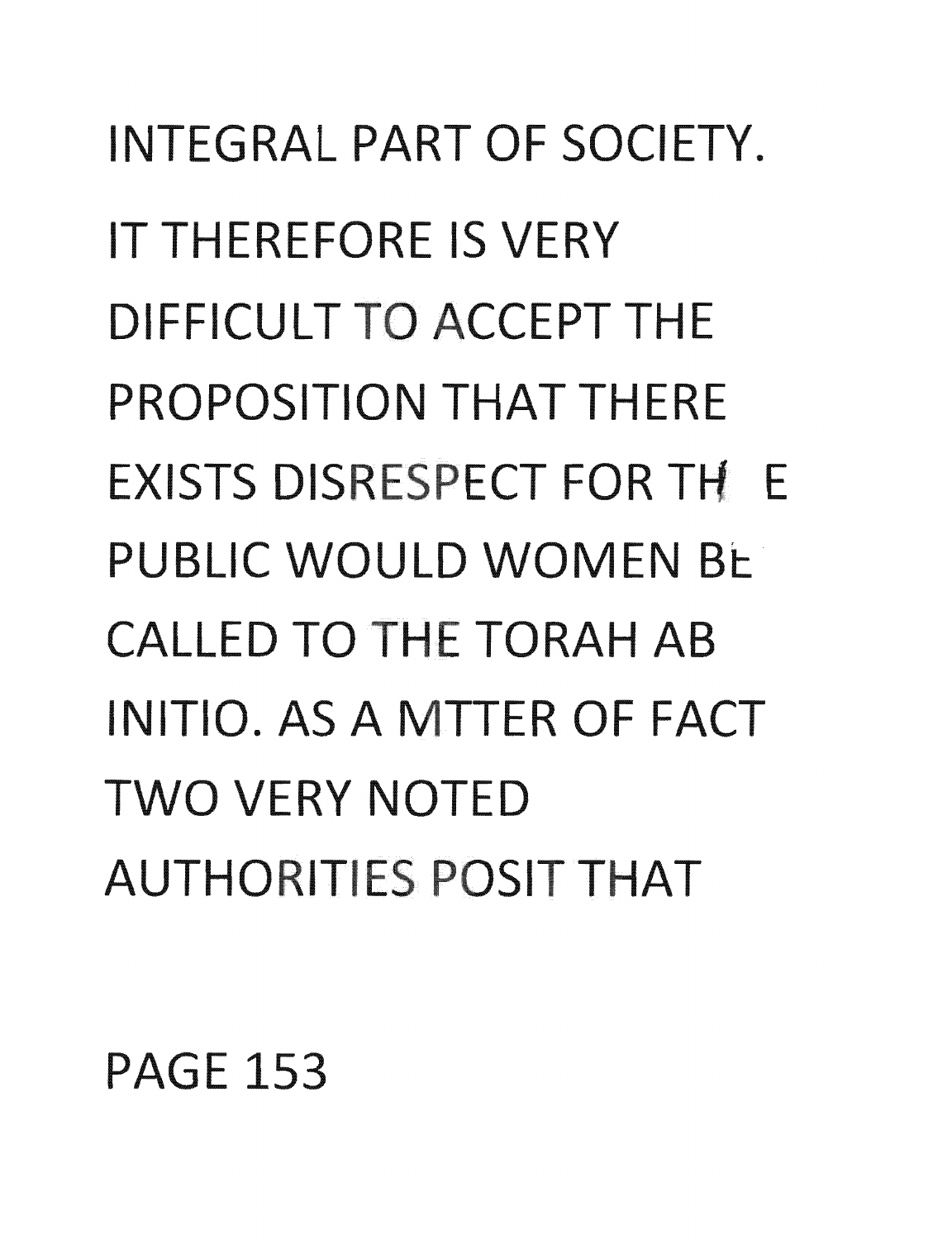WOMEN CAN BE CALLED TO THE TORAH AB INITIO. THESE **AUTHORITIES APPEAR IN THE SHULCHAN ARUCH ORECH** CHAIM CHAPTER 282 LAWS OF READING TORAH ON SABBATH ENLARGED EDITIONS. **RESPONSA PONIM MEEROS BOOK 2 CHAPTER 54 AND** RESPONS PRACH SUSHON KLAL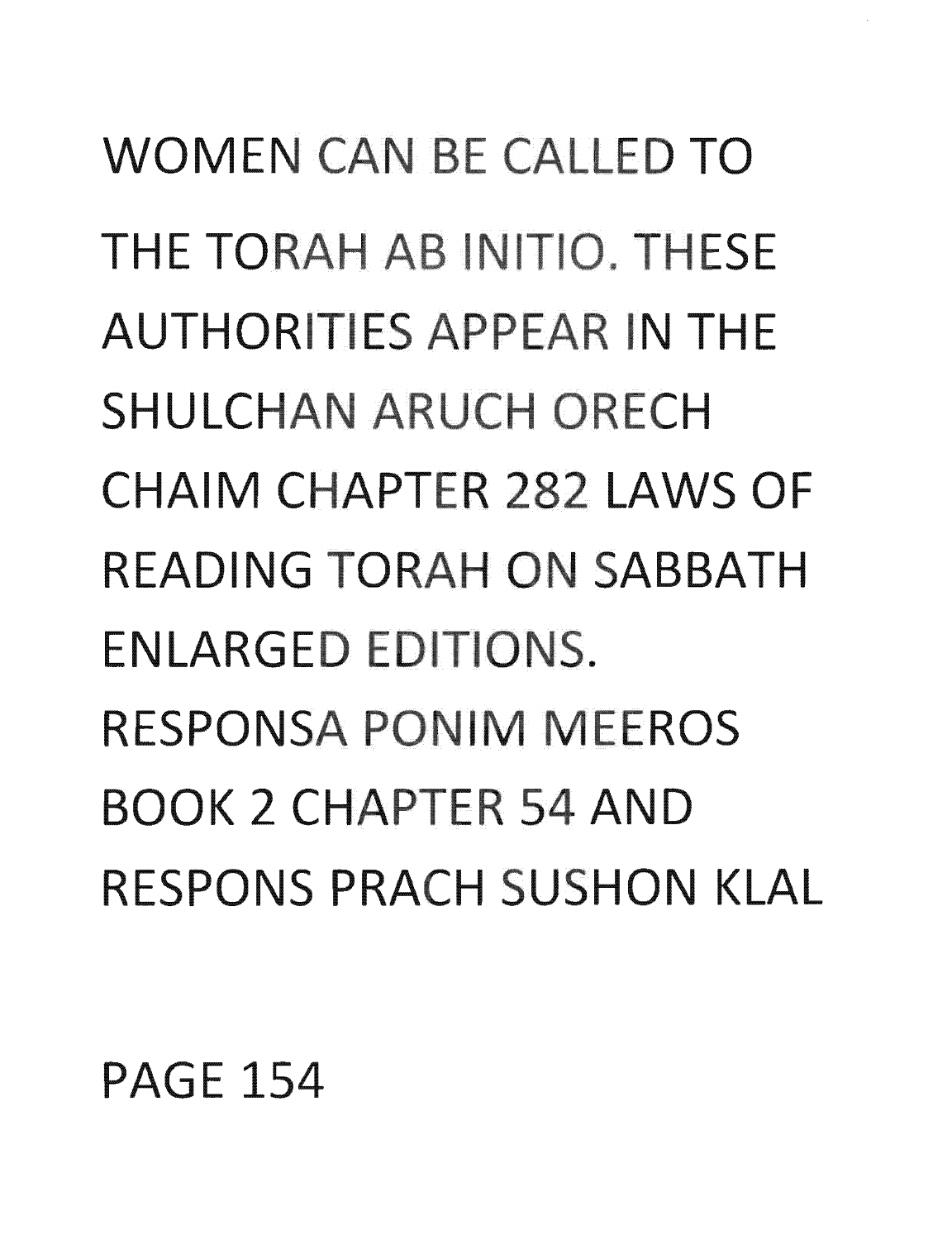#### PAGE 155

1 CHAPTER 8 . THESE AUTHORITIES STATE THEIR OPINION BASED ON STRICT HALLACHA THEY DO NOT INTRODUCE THE RATIONAL THAT WE ARE LIVING IN A DIFFERENT SOCIAL MILEAU. ORTHODOX WOMEN WHO INTRODUCE THE CONCEPT OF A WOMEN'S MINYON WHERE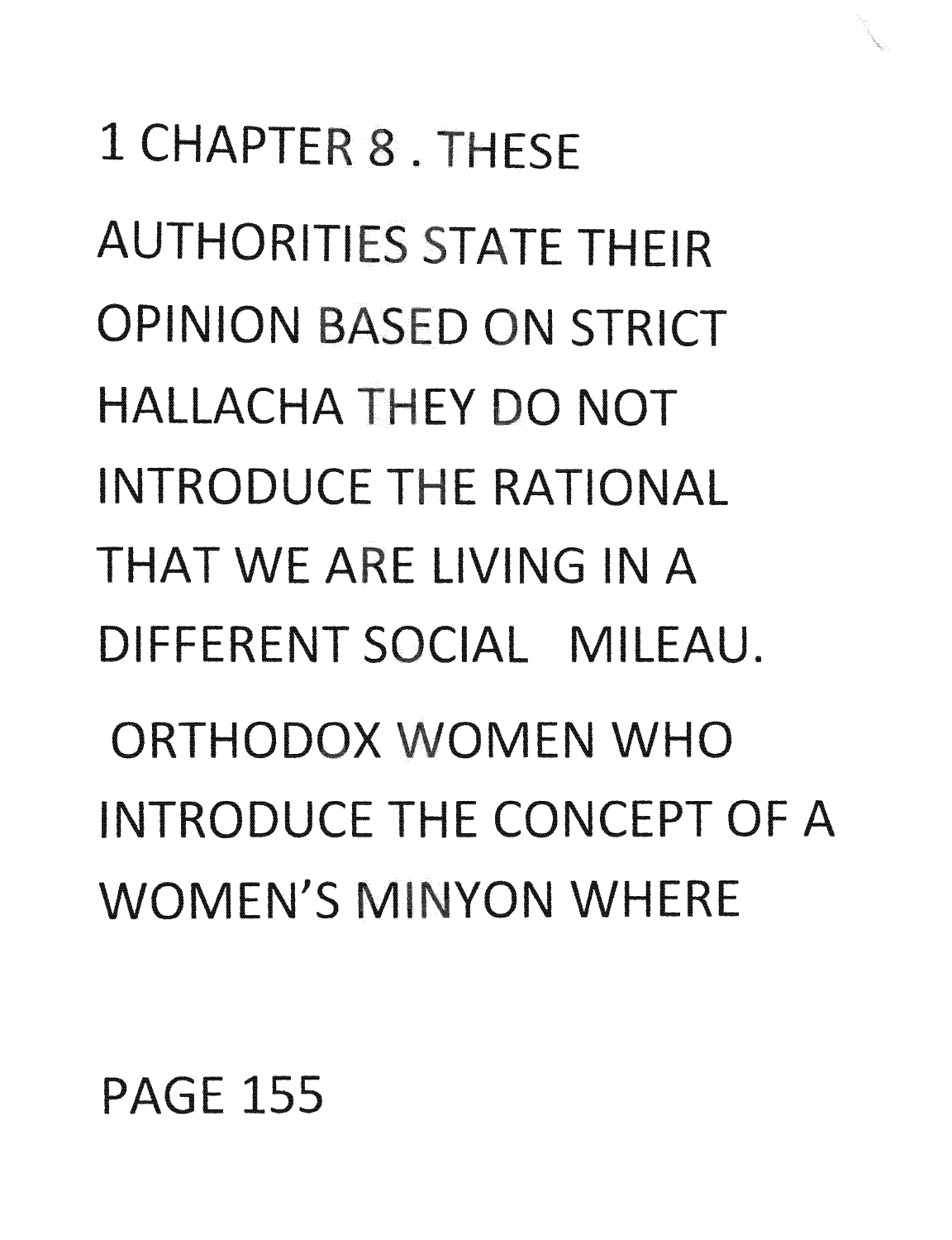10 MEN FORM A MINYON AND THE WOMEN READ THE TORAH AND ONLY WOMEN ARE CALLED TO THE TORAH HAVE A **BASIS FROM THE ABOVE AUTHORITIES.** 

**INCIDENTALLY TOSEFTA MEGILA ABOVE CITED DOES** NOT STATE THE REASON LIKE TALMUD BAVALI MEGILAH 23A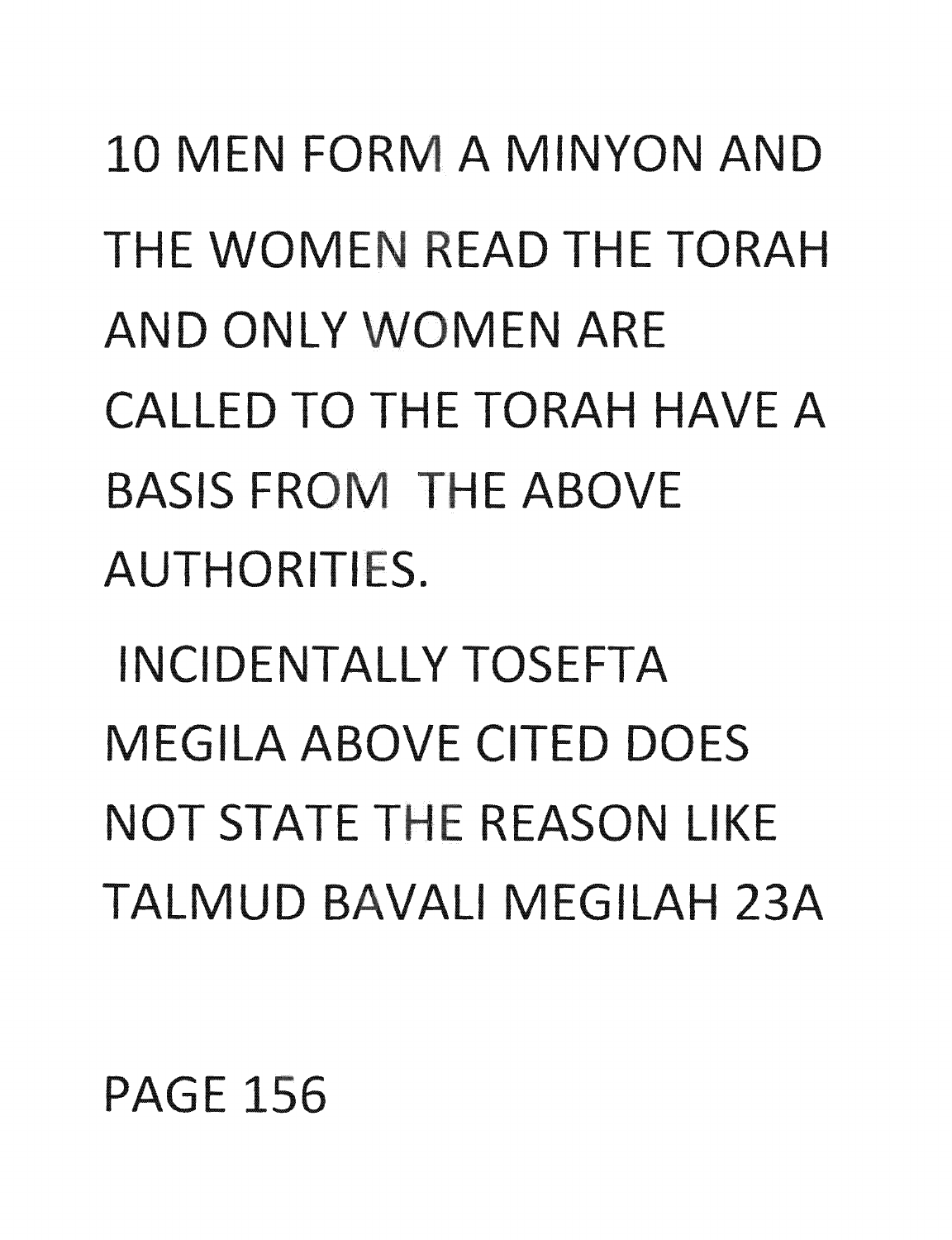"MIPNAI KOVED HATZIBUR" BECAUSE OF THE HONOR OF THE TZBUR. THEY MERELY STATE THAT WOMEN ARE NOT CALLED UP TO THE READING OF THE TORAH IN PUBLIC.

**IT IS UNDERSTOOD BECAUSE** OF THE PUBLIC THE MEN BFING EMBARRASED.

LIKEWISE, WHEN AN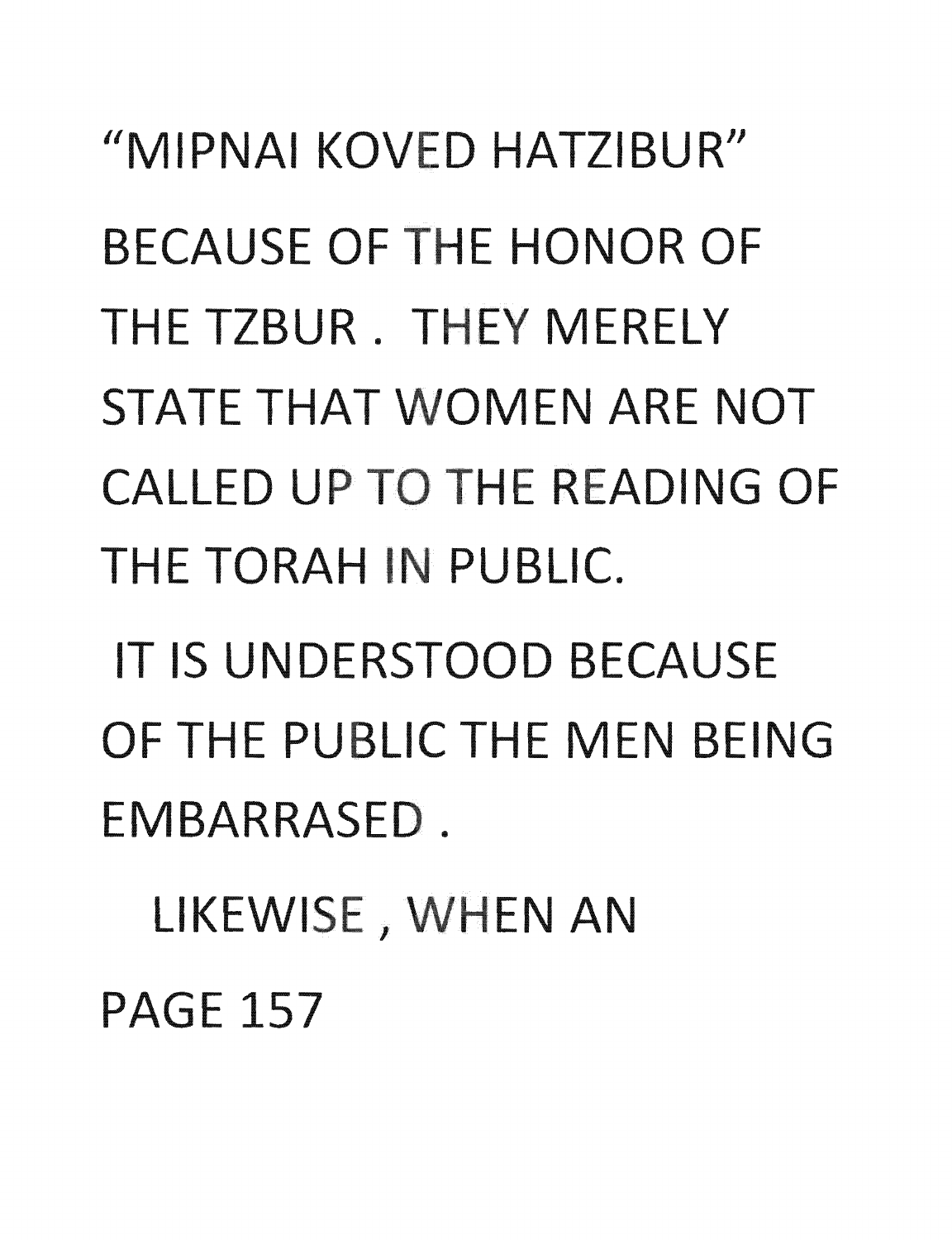ORTHODOX RABBI ACCEPTS A PULPIT IN A HOUSE OF WORSHIP WHERE WOMEN ARE CALLED UP TO THE TORAH THIS SITUATION IN **TANTAMOUNT**  TO "BEDEEEVED "POST FACTO AFTER THE FACT. THUS IT IS **AKIN TO THE POSITION OF** CHASDEI DOVID.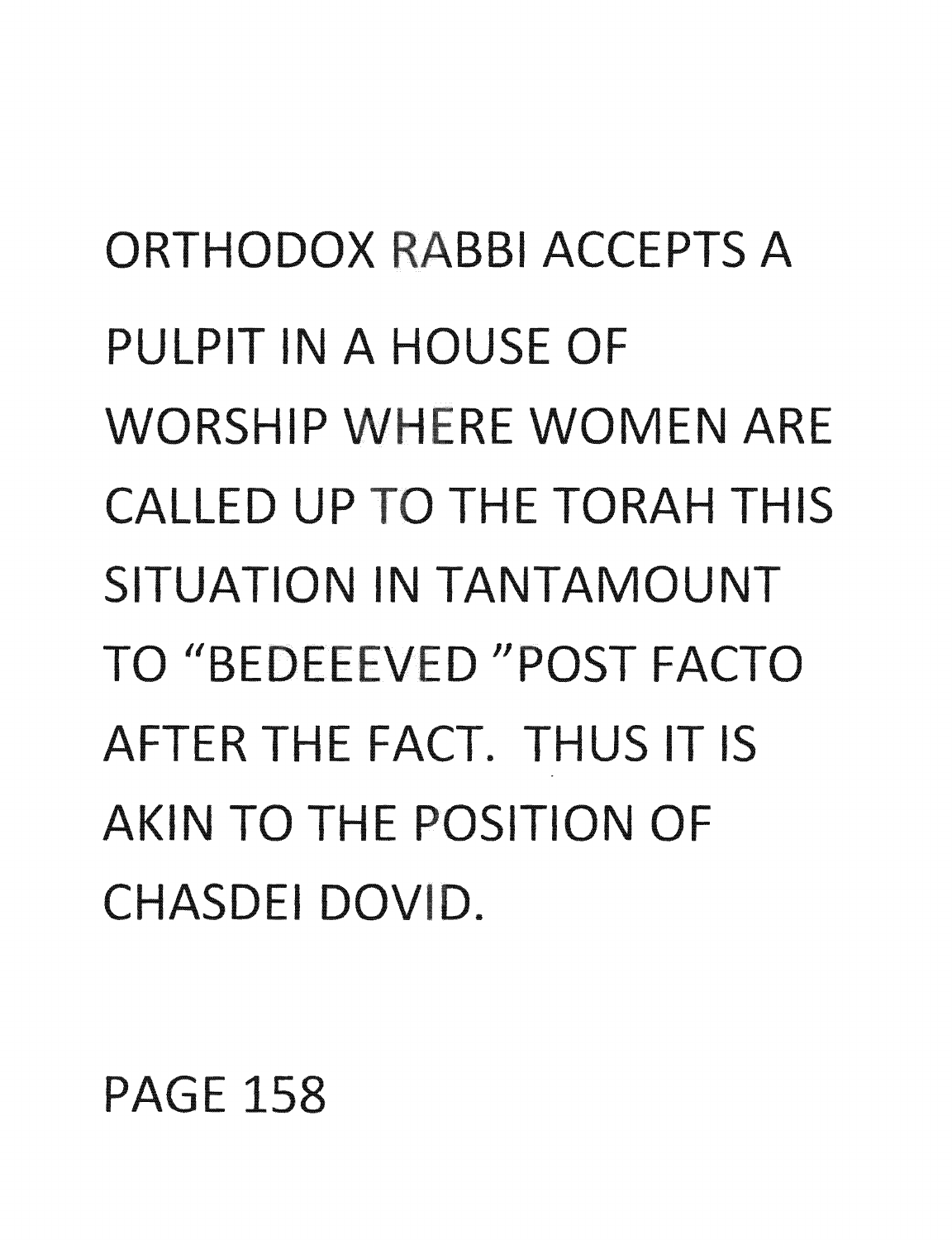#### **PAGE 159**

ALL MEMBERS OF NON ORTHODOX HOUSES OF WORSHIP ARE IN THE **CATEGORY OF "TINOK SHENISHBO BAIN HOAKUM"** "THEY ARE ALL INNOCENT LIKE CHILDREN CAPTURED BY NON JEWS." THEY NEVER KNEW ANY BETTER. THEY HAVE FEW IF

IT MUST BE EMPHASIZED THAT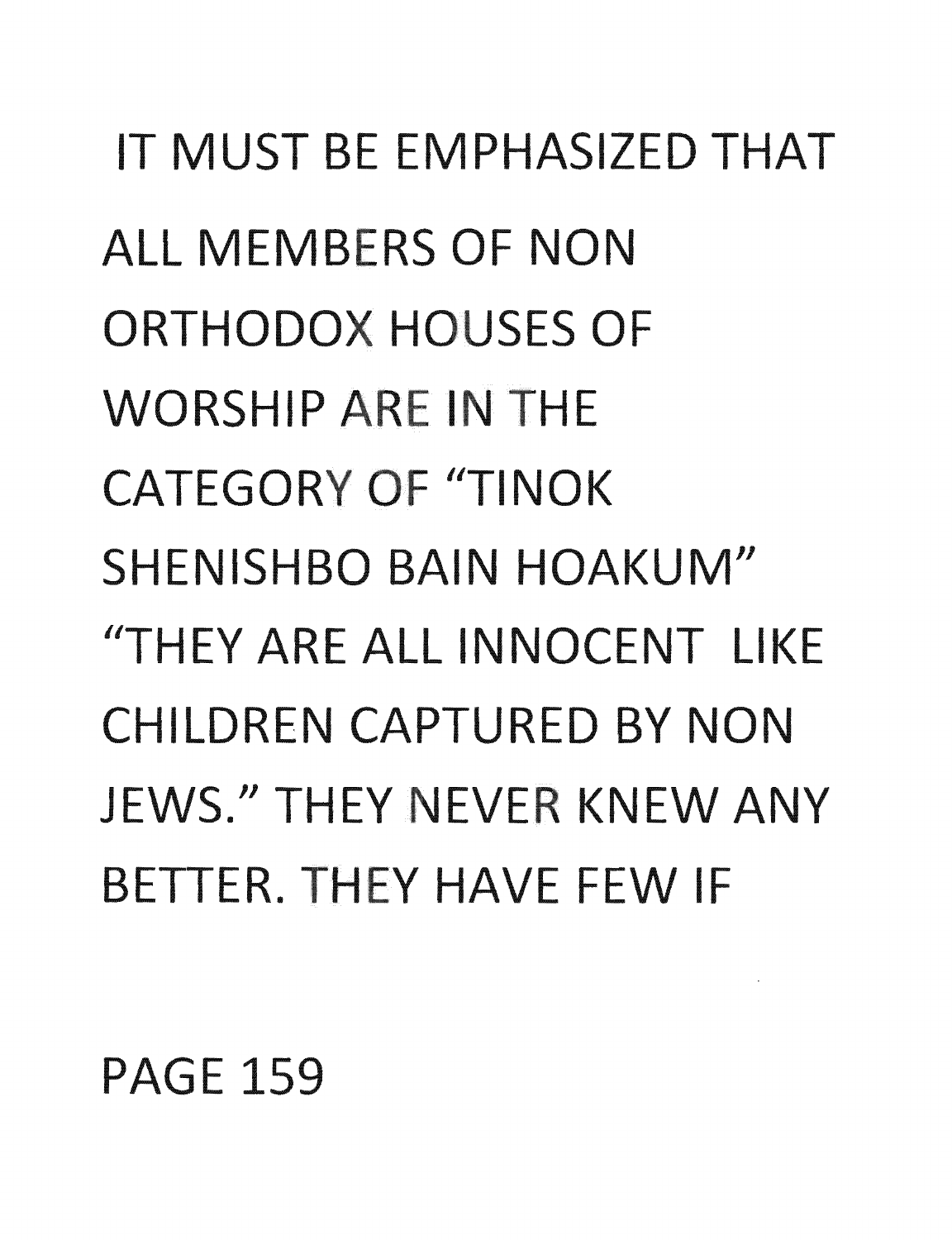ANY ROLE MODELS. ALL GROW UP IGNORANT OF MITZVOS .THE ORTHODOX RABBIS BY AND LARGE ARE NOT ROLE MODELSBECAUSE OF THEIR COLORED AND QUESTIONABLE ETHICAL BEHAVIOR. JUST LOOK HOW THEY BEHAVE WITH ME. THEIR PARENTS ARE IGNORANT THEIR GRAND PARENTS ARE PAGE 160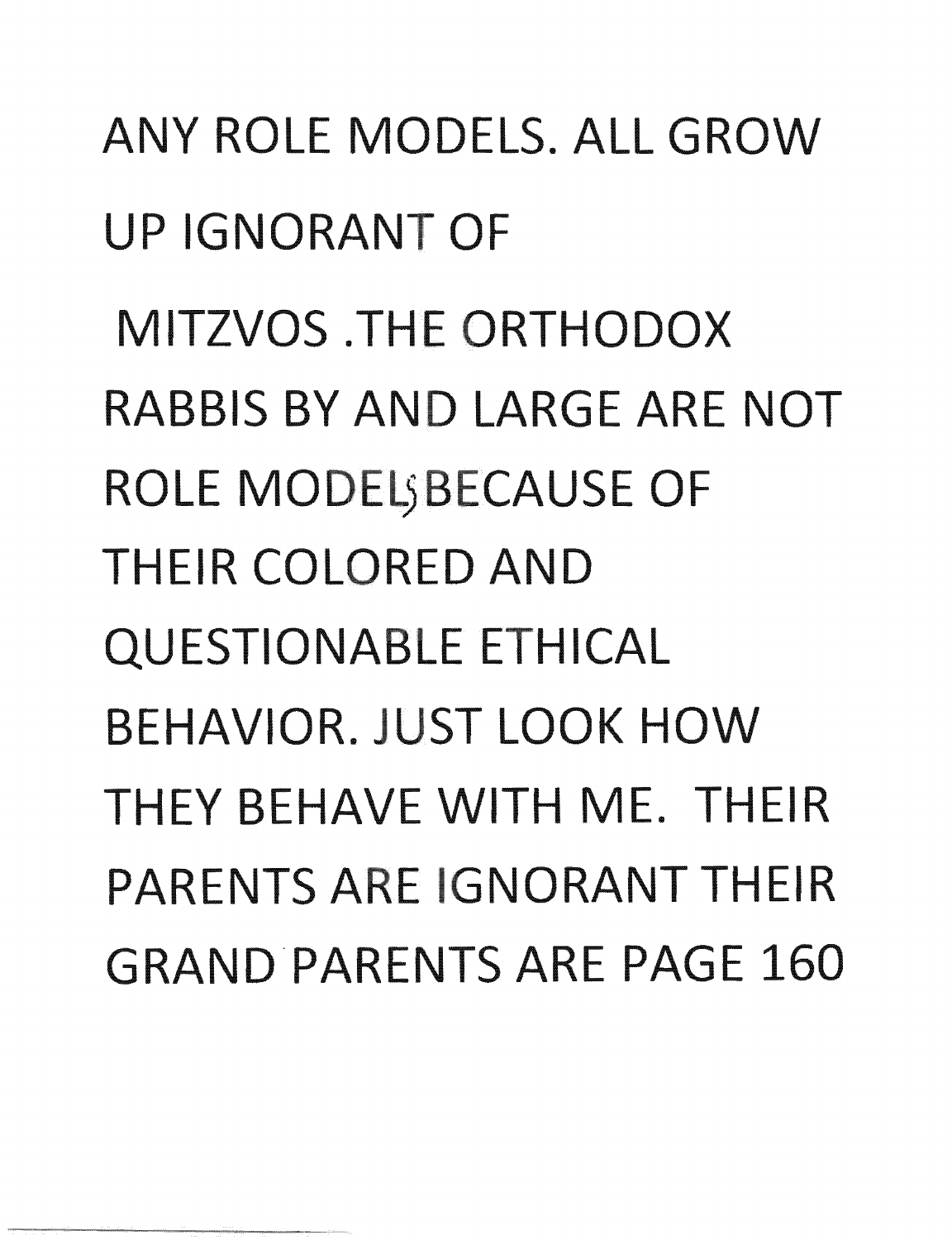IGNORANT, RAMBAM MAMRIM CHAPTER 3 STATES **THAT ONE MUST TREAT SUCH JEWS WITH KINDNESS** PATIENCE AND UNDERSTANDING. All JEWS ARE RESPONSIBLE FOR ALL OTHER JEWS INCLUDING ALL **NON ORTHODOX AND SECULAR** JEWS.

OUR FIRST CONCERN IS THEIR page 161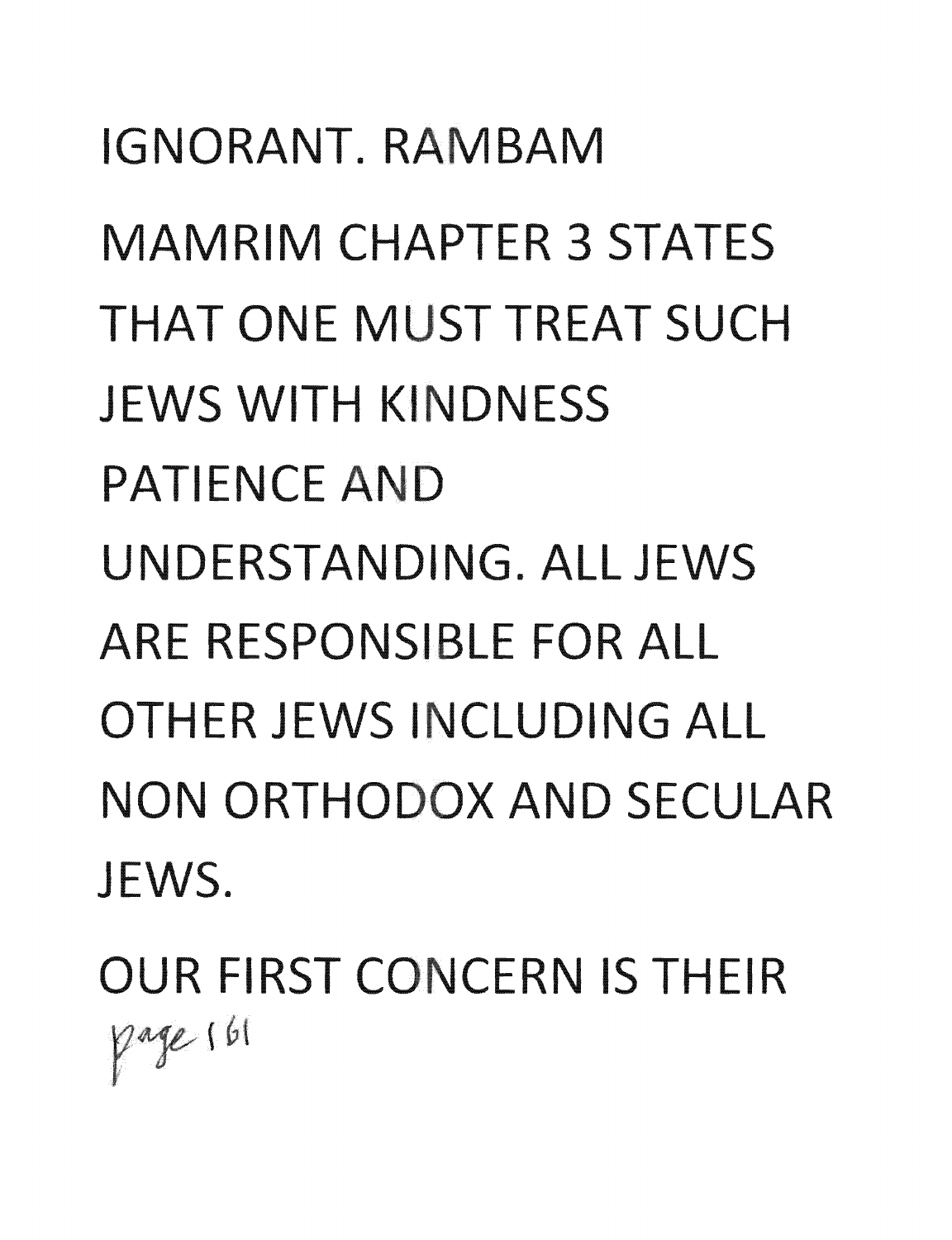PAGE 162

"IF THE MOUNTAIN DOES NOT COME TO THE LUBAVITZER REBBI ; THE LUBAVITZER REBBI GOES TO THE MOUNTAIN. "SO TOO WE MUST GO AFTER

PHYSICAL SAFETY, AND FINANCIAL WELFARE. RELGIOUS OBSRVANCE COMES LAST BUT IS L IMPORTANT.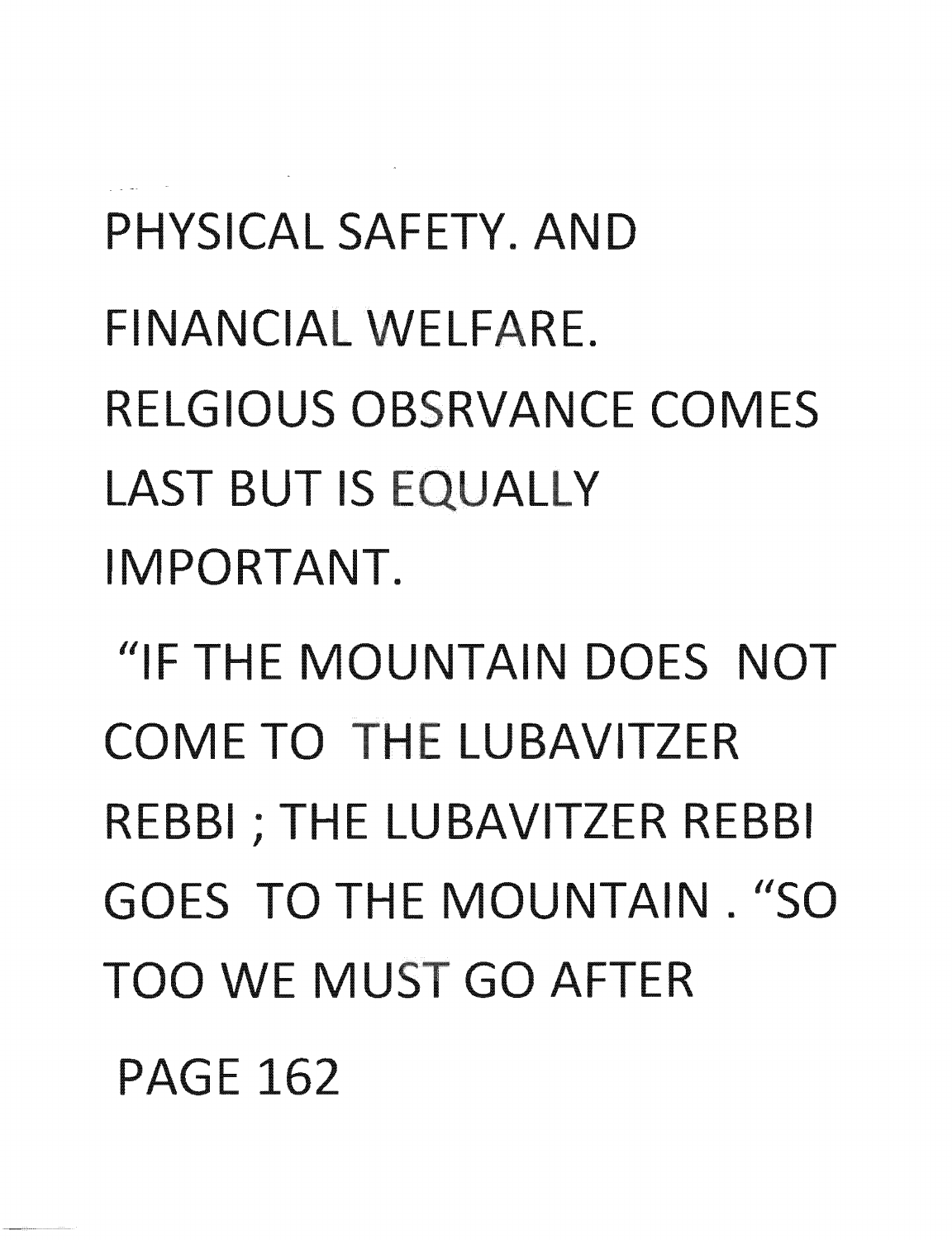## THESE JEWS **AND** HONESTLY HELP THEM. THIS IS THE WILL **OF GOD THIS IS WHAT AN** HONEST RELIGIOUS JEW IS **MANDATED BY GOD TO DO.** THE SCROLLS IN TEFILLEN PREPARED BY WOMEN ARE **NOT** HALLCHIACCLY VALID **BECAUSE WOMEN ARE NOT MANDATED TO** WEAR TEFILLIN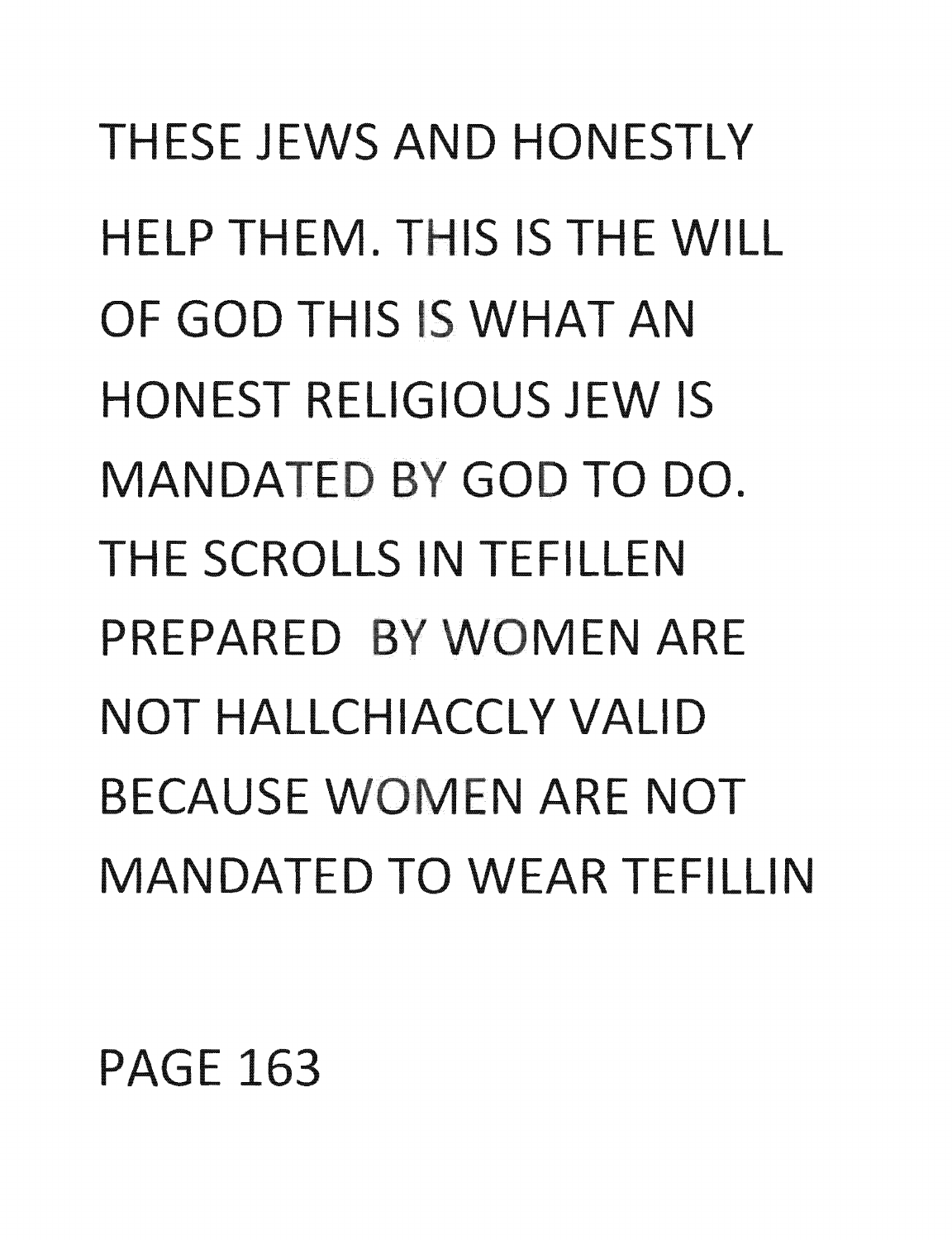TEFFILLEN ARE ARE A MITZVAH CONTROLLED BY TIME. ONE **CAN NOT** WEAR TEFILLIN **AT NIGHT OR ON THE SABBATH OR** HOLIDAYS. WC MEN ARE EXEMPT FROM ALL MITZVOT **THAT ARE TIME BOUND. ONLY** ONE **WHO** I SUBJECT **AND MADATED TO WEAR TEFILLEN CAN WRITE THE SCROLLS FOR** TEFILLEN. PAGE 164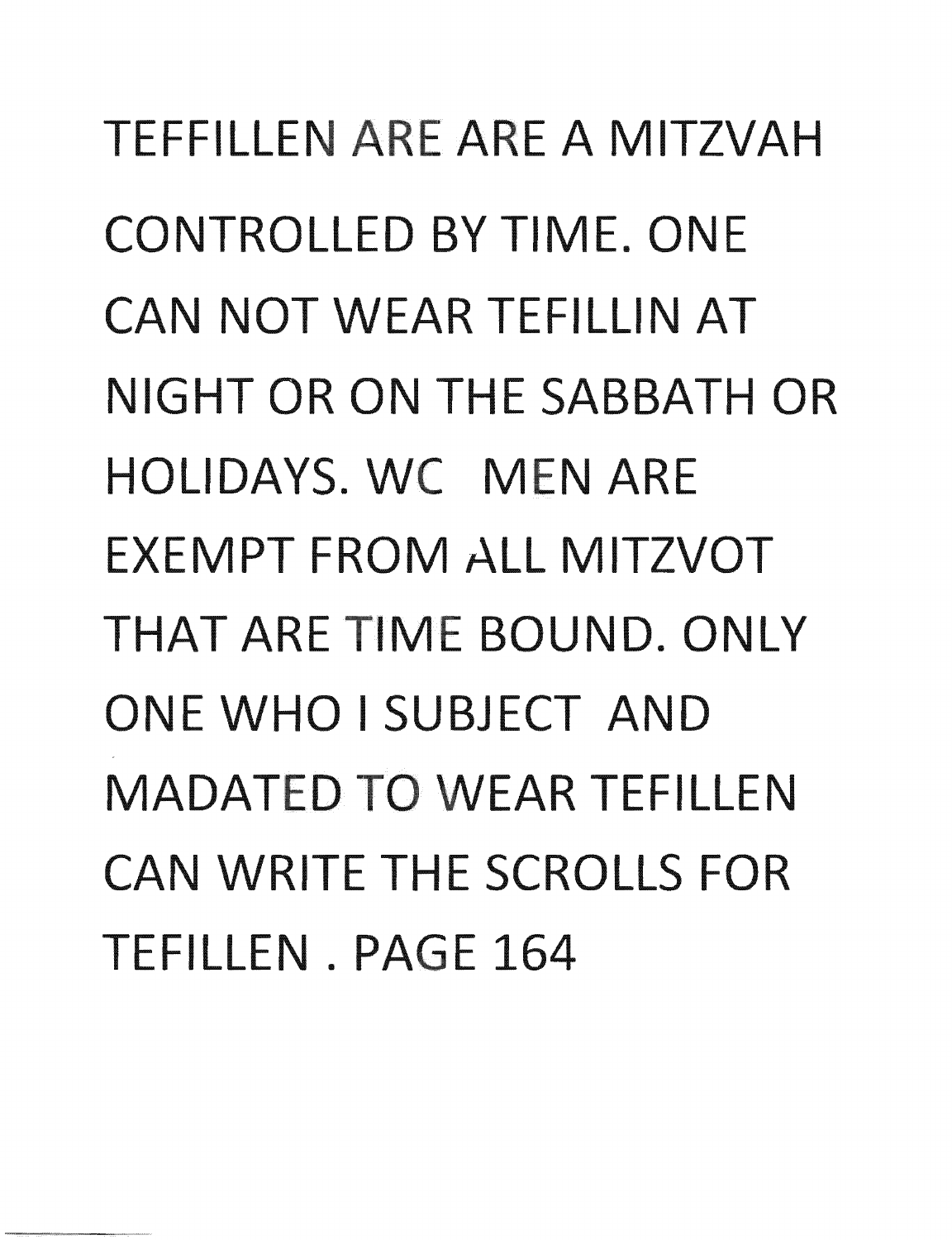THEREFORE SINCE WOMEN ARE NOT MANDATED TO WEAR TEFILIN THE SCROLLS THEY WIRITE ARE NOT KOSHER. HOWEVR THIS RULE DOES NOT ALWAYS HOLD WOMEN ARE MANDATED TO HAVE A MEZZUZA IN THEIR HOMES. HOWEVER THE SCROLL OF A MEZUZA WRITTEN BY A WOMAN IS NOT KOSHER. PAGE 165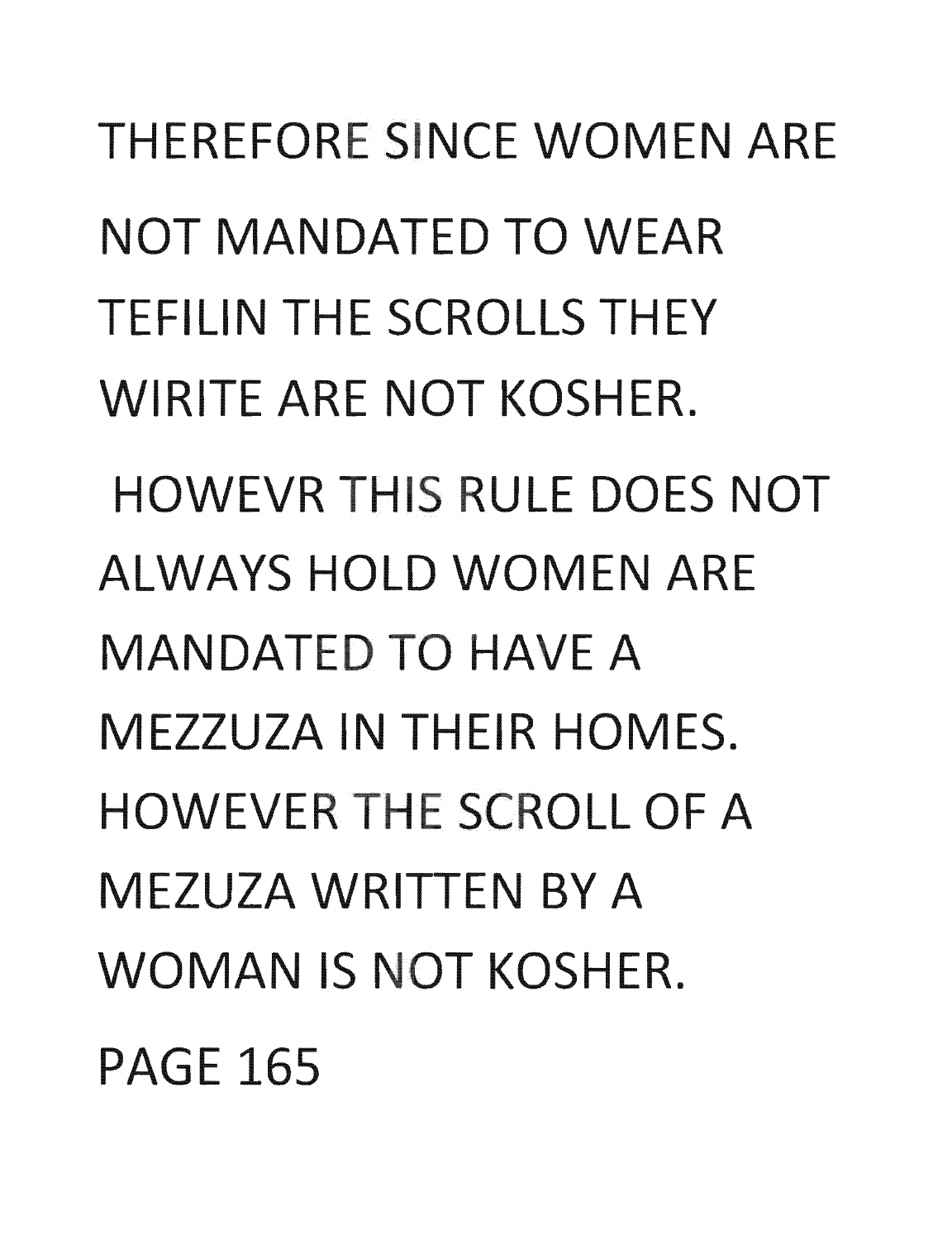REASON THIS IS A GEZAROUT **HAKOSUF AN EDICT** TRANSCENDING HUMAN -UNDERSTANDING IT IS A CHOK LIKE THE LAWS OF KOSHER **SHABBOT HOLIDAYS AND LAWS** OF NIDDAH FAMILY PURITY. TH<sup>E</sup> OVERWHELMING **MAJORITY OF OPINIONS HOLD** THAT A SEFER TORAH FIVE **PAGE 166**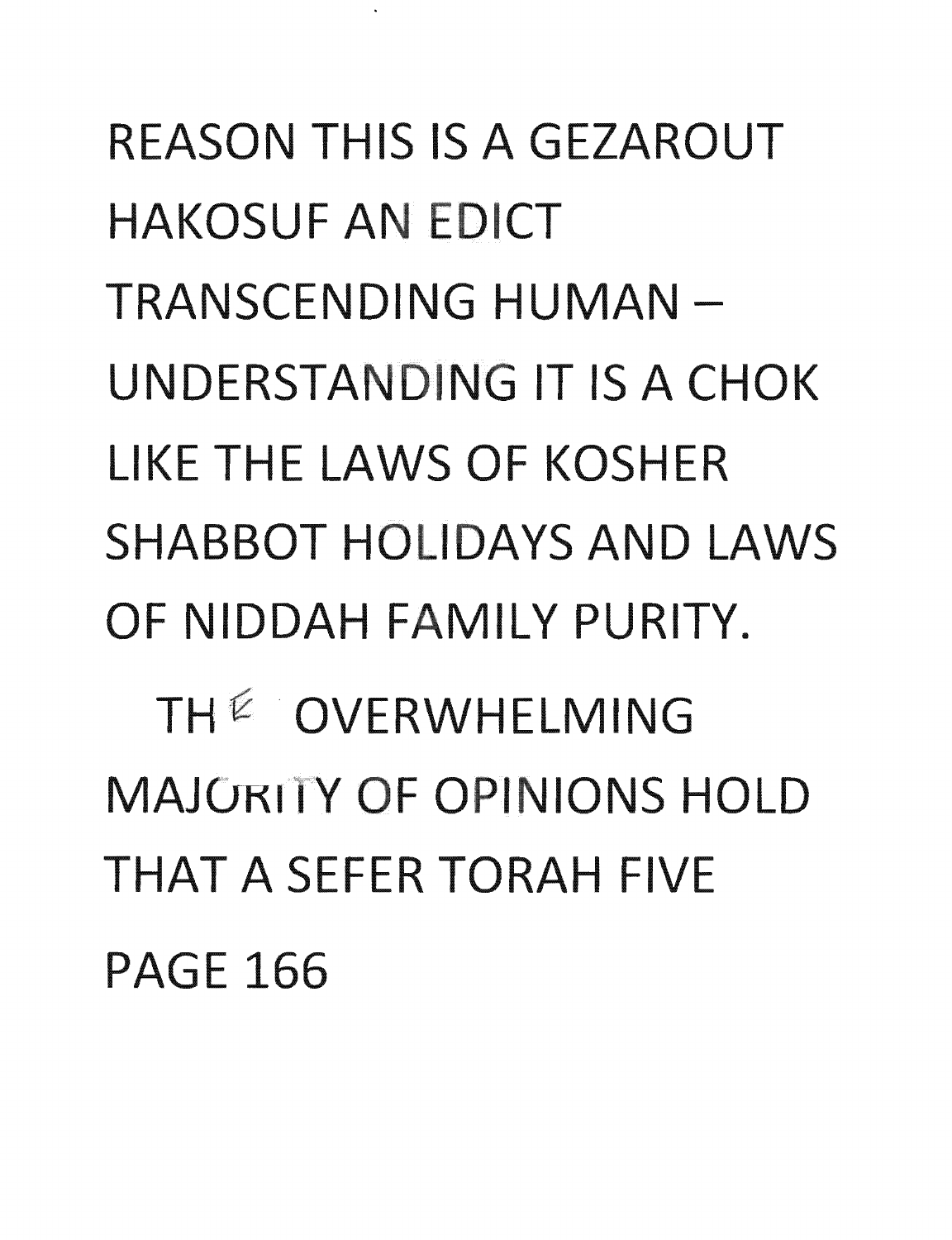BOOKS OF MOSES READ IN THE SYNAGOGE MUST BE WRITTEN BY A MALE.

**HOWEVER THE MAJORITY OF** HALLACH' C OPINIONS HOI ) **T AT** ALL I HE SCROLLS OF **TH**  OTHER BOOKS OF TANAACH[BIBLE ] CAN BE WRITTEN BY WOMEN **AND** ARE KOSHER TO BE READ IN THE

PAFE 167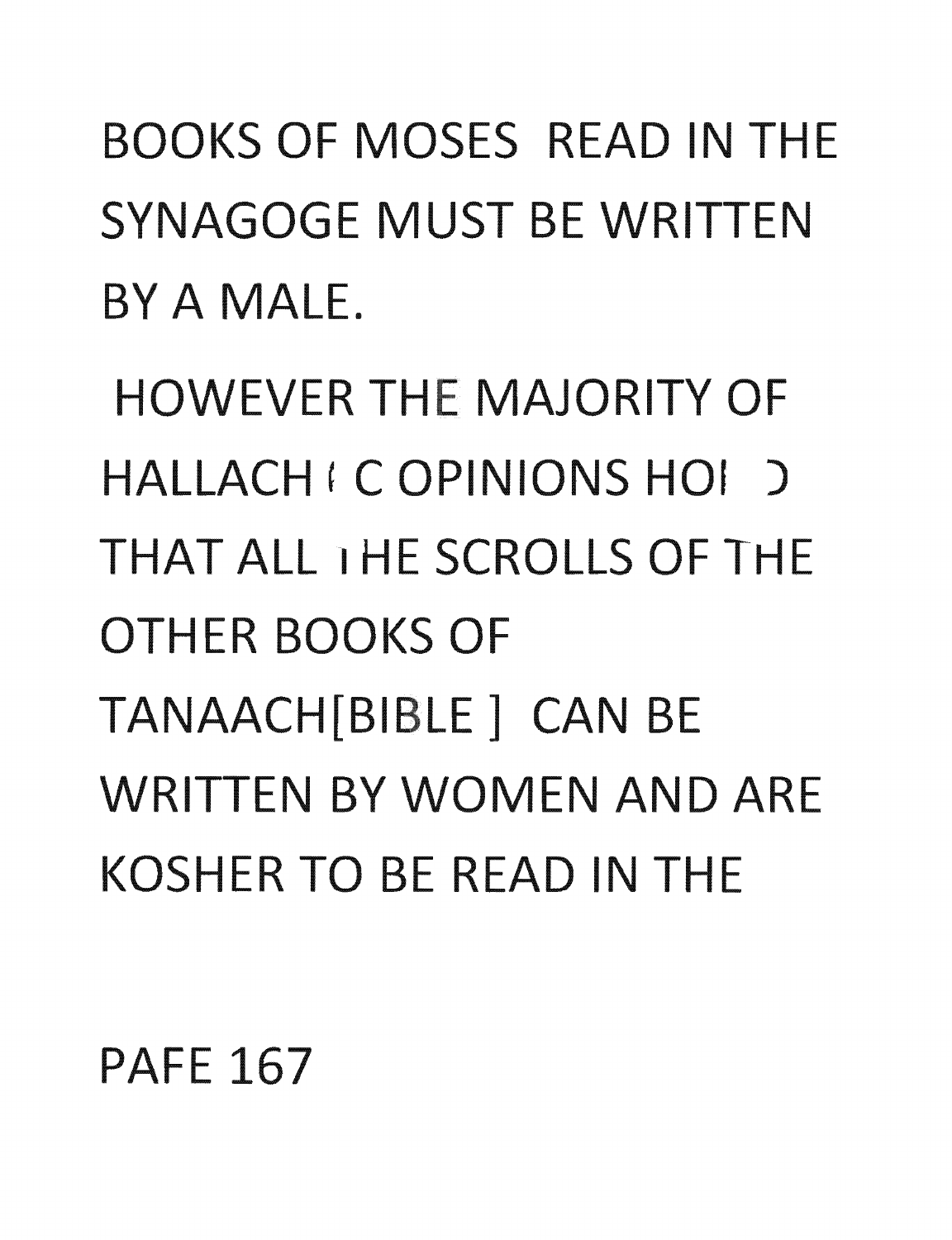SYMAGOGUE PROVIDING **THE PARCHMENT INK AND** LETTERS ARE RITTEN **AND**  FOLLOW ALL THE LAWS THAT ARE REQUIRED. THUS A **MEGILLA WRITTEN BY WOMEN** IS KOSHER- ARUCH HASHULCHON SEDAI CHEMED TZIZ ELIEZER RAV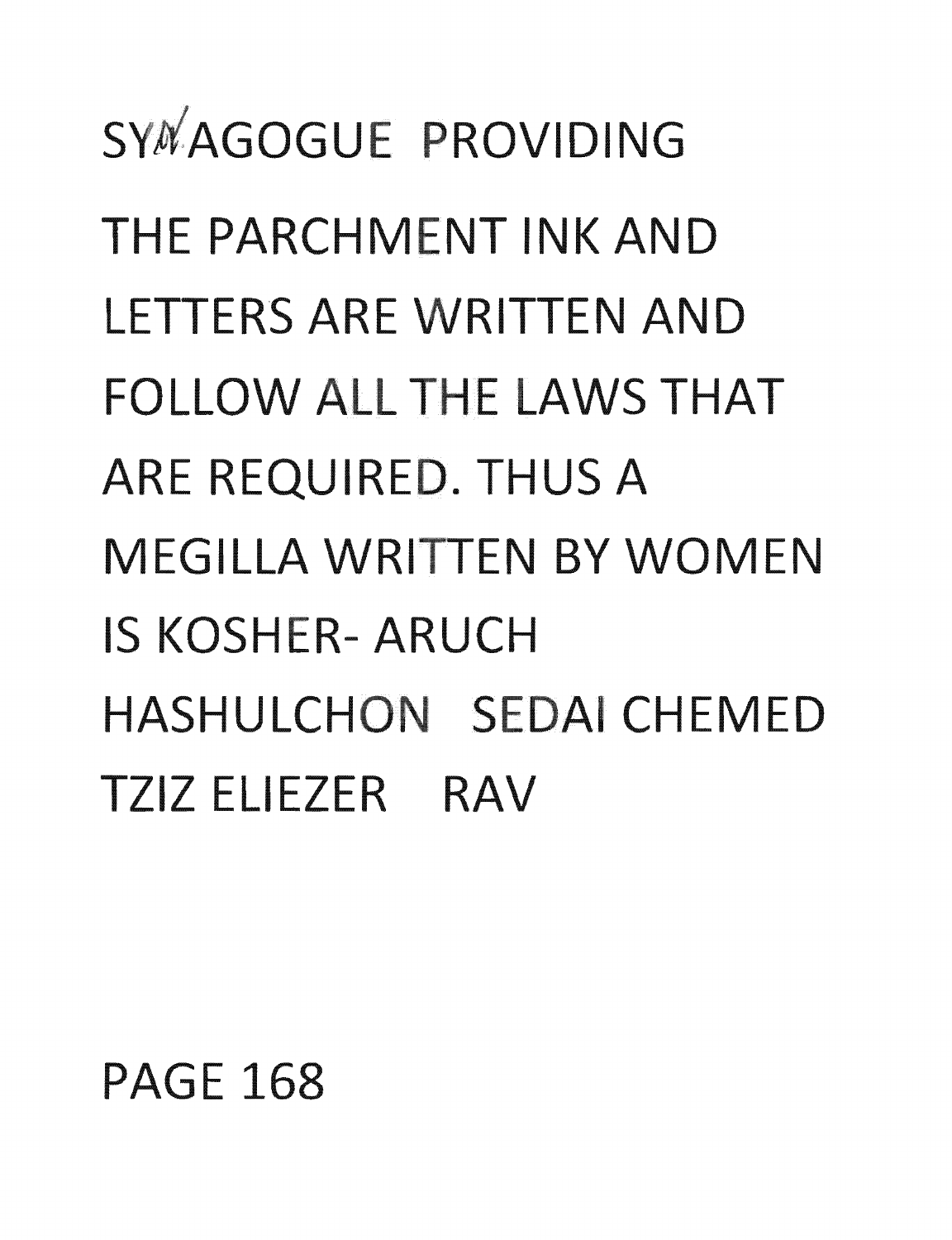OPENHEIMER, AND A HOST OF RISHONIM AND ACHRONIM INCLUDINH RAV YOSEPH KARO AUTHOR OF SHULCHN ARUCH. A WOMAN IS OBLIGATED TH SAME AS MAN TO HAVE A SFFFR TORAH WRITTEN IN HFR NAME ARUCH HASHULCHON LAWS OF WRITING SEFER TORAH YOREH DAYO PART 2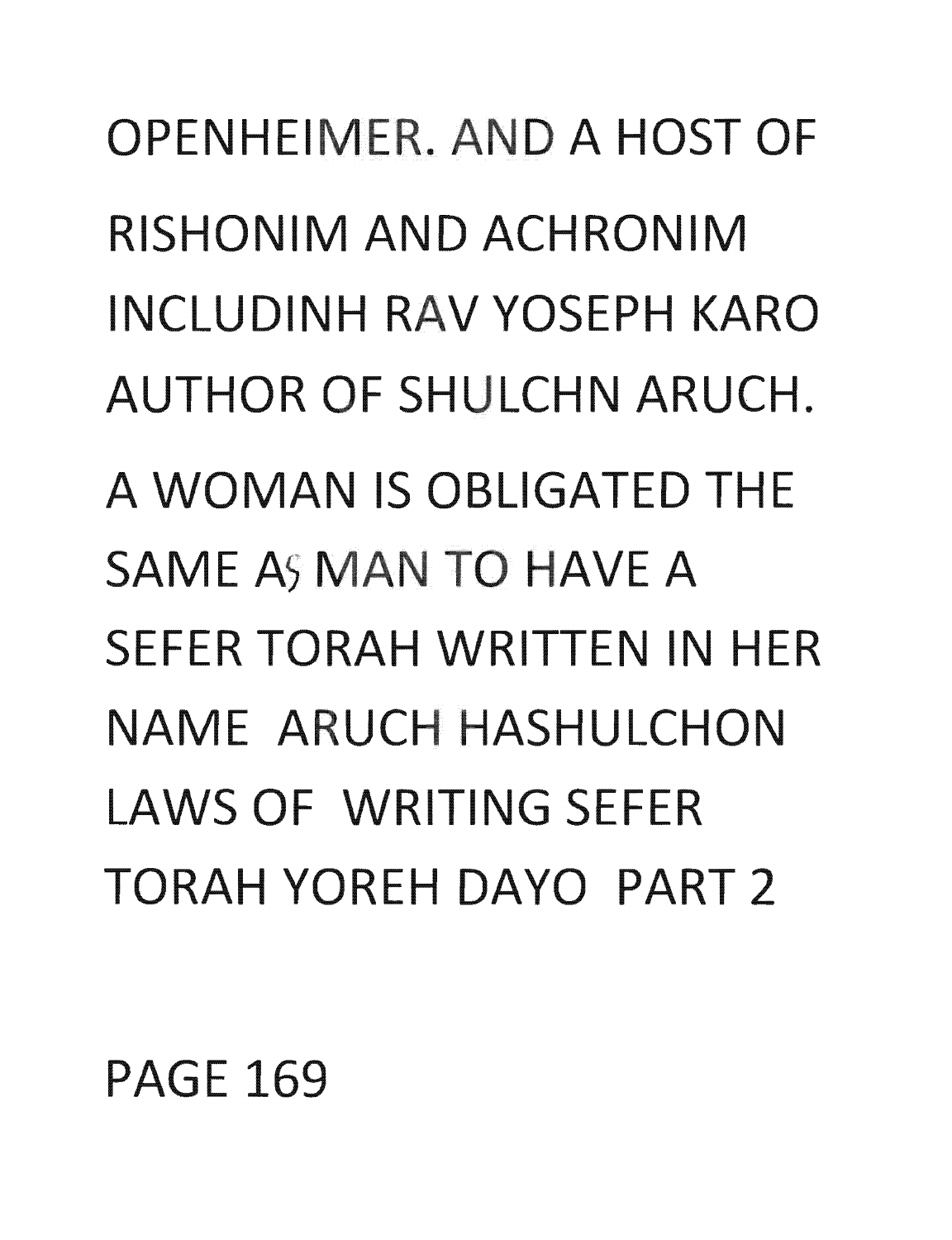**BEGINNING.** 

IT IS IN ACCORDANDANCE WITH HALLACHA JEWSH LAW A WOMAN CAN PREPARE THE PARCHMENT FOR A SEFER TORAH SHE CAN SEW THE DIFFERENT PAGES TOGETHER. SHE CAN PREPARE THE STRINGS AND MAKE TZITZIS SHE CAN MAKE AS SUKAH. A GET BILL OF JEWISH DIVORCE WRITTEN BY A PAGE 170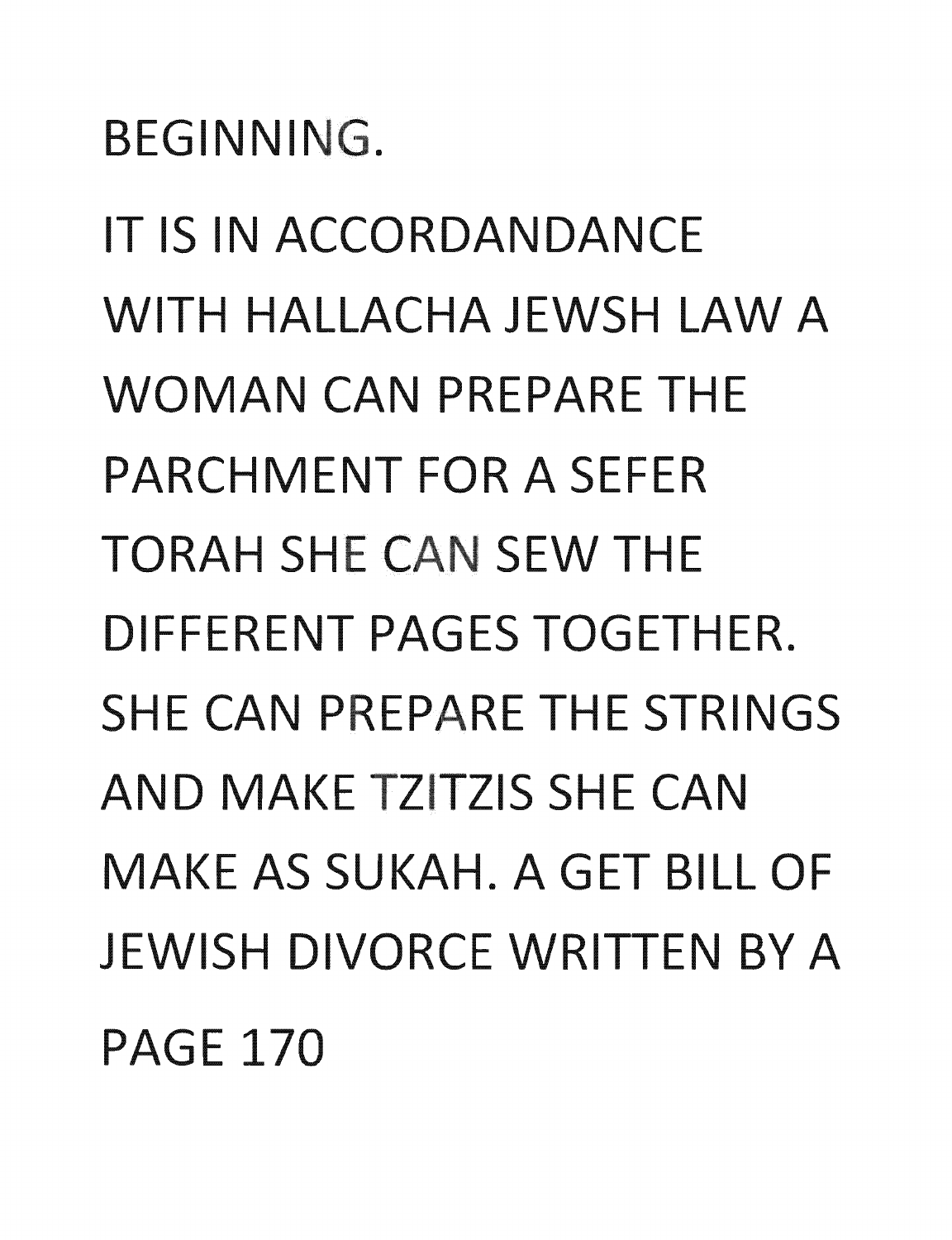WOMAN IS KOSHER, SHE CAN BE AN AGENT TO DELIVER A GET. A WOMAN IS EXEMPT ONLY FROM 14 MITZVOT **ESSAYS POSITIVE** COMMANDMENTS .SHE IS MANDATED TO OBSERVE ALL THE OTHER THE REST OF THE REMAINING 44 POSITIVE COMMANDMENTS. 46+14=60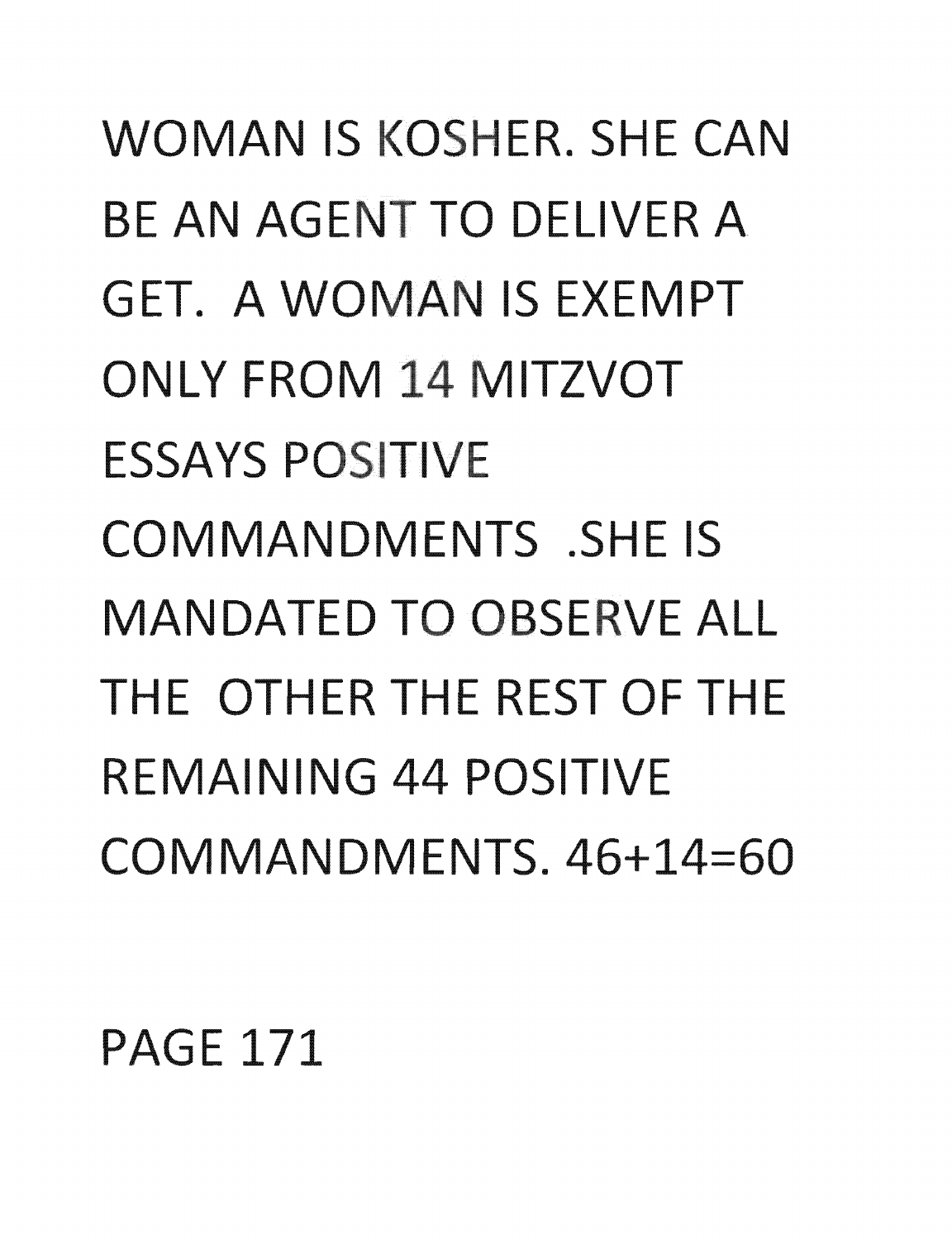### TOTAL THAT ARE APPLICABLE IN OUR DAY AND AGE, ARUCH HASHULCHON YORED DAYO PART 2 LAWS OF WRITING SEFER TORAH. WOMWN ARE MANDATED TO EAT MATZO RECITE MIRACLES OF EXODUS OF EGYPT AND HEAR READING OF MEGILLAH BECAUSE WOMEN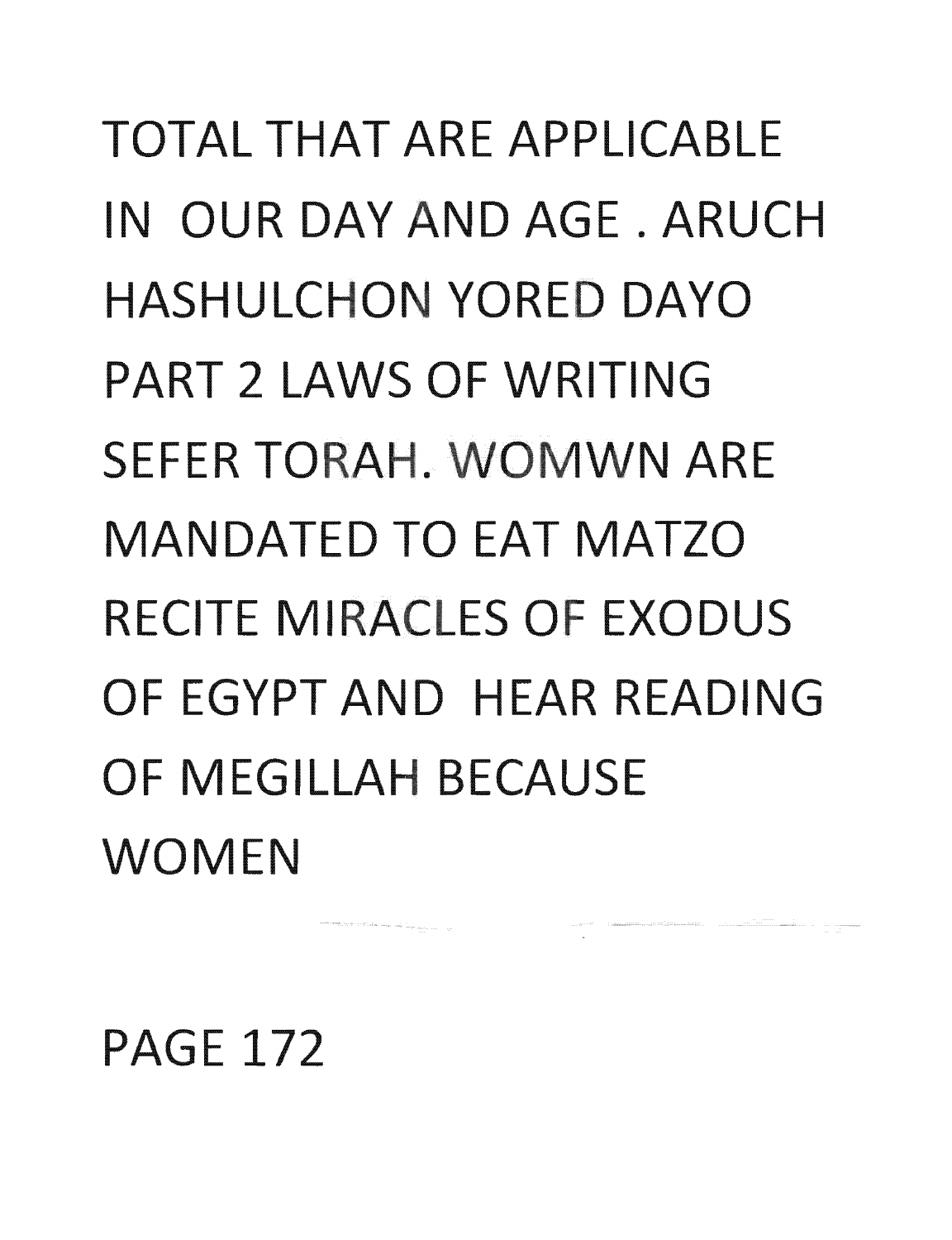ARE BENEFICIARIES OF GOD'S **MIRACLE FROM EXODUS FROM** EGYPT AND WERE SAVED FROM ANNIHILATION DURING PURIM. TESTIMONY OF **WOMEN IN RELIGIOUS MATTERS IS ACCEPTED FVEN** REGARDING MEDURAISA DIVINE LAWS KOSHER NIDAH CHALLAH TESTIFY THAT A MAN **PAGE 173**